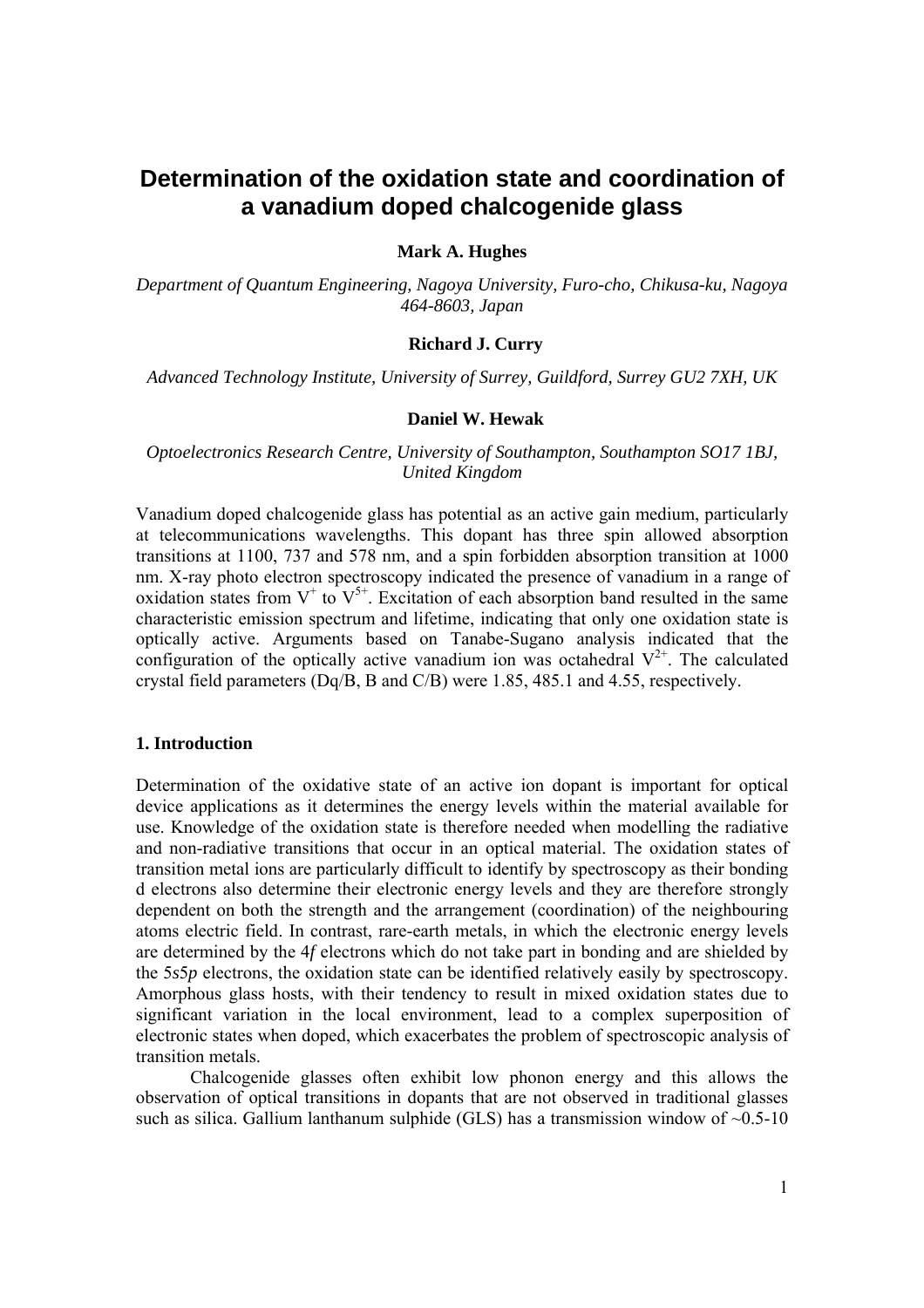μm [1], a high refractive index of  $\sim$ 2.4, and a low maximum phonon energy of  $\sim$ 425 cm<sup>-1</sup> which results in low non-radiative decay rates [2]. These properties allowed the observation of low-energy transitions which are not seen in other hosts, for example the first observation of the 4.9  $\mu$ m fluorescence from the  ${}^{5}I_4 \rightarrow {}^{5}I_5$  transition of Ho<sup>3+</sup> [3]. Also, rarely observed  $Ti^{3+}$  emission [4] and long-wavelength emission from Bi [5] have both also been reported from GLS host glasses.

 The emission from transition metal doped glasses often overlaps the technologically useful low-loss window of silica optical fibers ~1300-1700 nm, also known as the 'telecommunications window'. Therefore various transition metal doped glasses have been proposed as gain media for devices that could enable the utilization of bandwidth in the telecommunications window not currently covered by the erbium-doped fiber amplifier (EDFA). To date these studies have mainly focused on Cr- and Ni-doped glasses [6-8] with very little work exploring V-doped glasses as active gain media. In previous work we suggested that V-doped GLS (V:GLS) could be a potential gain media covering the telecommunications window, because it displays photoluminescence peaking at 1500 nm with a full width at half maximum (FWHM) of 500 nm [9]. We also suggested that the vanadium configuration was tetrahedral  $V^{3+}$ . In this work we revise this to octahedral  $V^{2+}$ , based mainly on the consideration of further possible configurations and a more detailed analysis using the Tanabe-Sugano model.

# **2. Experimental**

Samples of V:GLS were prepared by mixing 65% gallium sulphide (Ga*x*S), 30% lanthanum sulphide  $(La_2S_3)$ , 5% lanthanum oxide  $(La_2O_3)$ , and 0.01-1% vanadium sulphide  $(V_2S_3)$  (mol. %) in a dry-nitrogen purged glovebox. Melt components were batched into vitreous carbon crucibles and weighed using a balance with a resolution of 0.001g. Batches were then transferred to a furnace using a custom built sealed atmosphere transfer pod. Gallium and lanthanum sulphides were synthesised in-house from gallium metal (9N purity) and lanthanum fluoride (5N purity) precursors in a flowing H2S gas system. The precise stoichiometry of the gallium sulphide was not known as some sulphur was lost during melting, however we believe that  $x = 1.4$  based on measurements of mass loss. Prior to sulphide synthesis, lanthanum fluoride was purified and dehydrated in a dry-argon purged furnace at 1250 ° C for 36 hours to reduce OH<sup>-</sup> and transition metal impurities. The lanthanum oxide and vanadium sulphide were purchased commercially and used without further purification. The glass was melted at 1150 °C for around 24 hours, in a silica tube furnace, with an initial ramp rate of 20  $\degree$ C  $min^{-1}$  and under a constant argon atmosphere (flow of 200 ml  $min^{-1}$ ). This method was chosen in favour of the sealed ampoule method because volatile impurities such as OHare carried downstream away from the melt and because of safety concerns of the ampoules exploding. The melt was rapidly quenched (at around  $500^{\circ}$ C min<sup>-1</sup>) to form a glass by pushing the crucible holder into a water-cooled silica jacket. The quenching process is designed to prevent crystallisation of the glass by rapidly increasing the viscosity of the glass through rapid temperature drop, hence arresting the nucleation and growth of crystals. The glass was then annealed at 500 ºC for 12 hours resulting in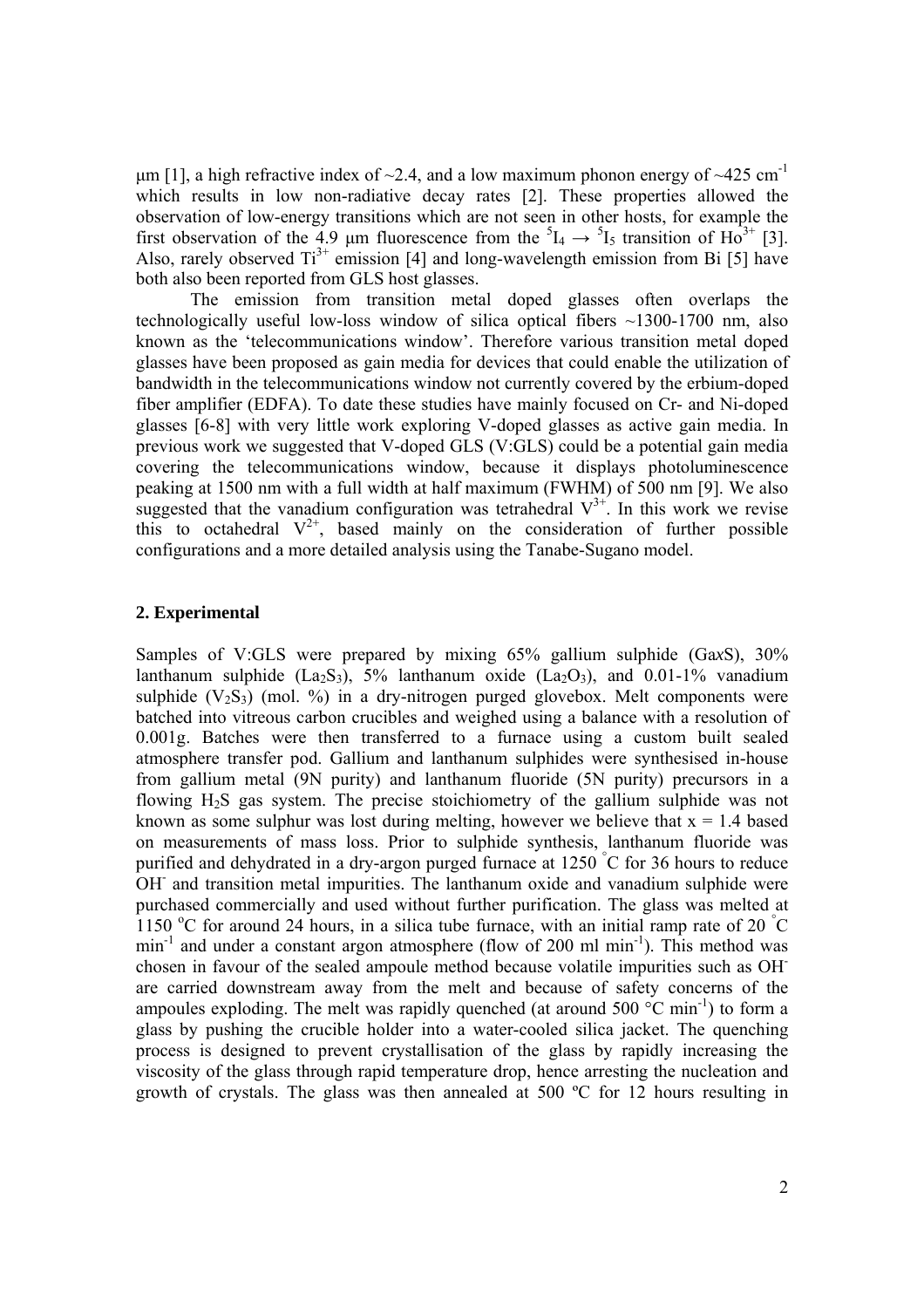homogeneous and crack free samples. Samples were cut and polished into 5 mm thick slabs for characterization.

 Absorption spectra were obtained using a Varian Cary 500 spectrophotometer over a range of 175–3300 nm with a resolution of  $\pm$  0.1 nm. Photoluminescence (PL) spectra were obtained by dispersing fluorescence, excited using 514, 808, and 1064 nm laser lines, in a Bentham TMc300 monochromator and detecting the output using liquid nitrogen cooled InSb or InGaAs detector coupled with standard phase sensitive detection. All spectra were corrected for the system response. To obtain photoluminescence excitation (PLE) spectra, a 1400 nm long pass filter was placed in front of an InGaAs detector to give an effective detection range of 1400–1700 nm. A 250 W quartz halogen white light source passing through a monochromator provided the excitation source with a 5 nm bandwidth. The PLE spectra were corrected for the varying intensity of exciting light due to varying grating response and spectral output of the white light source by characterizing the output of each grating with wavelength calibrated Newport 818-SL and 818-IG detectors and a Newport 1830-c optical power meter. Fluorescence lifetime measurements were obtained using a 1064 nm Nd:YAG laser modulated using a Gooch and Housego 80 MHz acousto-optic modulator, with the fluorescence detected using a New Focus 2053 InGaAS detector.

 For x-ray photoelectron spectroscopy (XPS) measurements a sample of 1 mol. % V:GLS glass was fractured to reveal a flat face with dimensions of around 5mm x 5mm, this was then placed into the vacuum chamber of an XPS system. The vacuum chamber was evacuated to around  $10^{-9}$  mbar and the sample was exposed to X-ray radiation from an Mg K $\alpha$  anode source centred at 1253.6 eV. The full width at half maximum (FWHM) of the anode source limited the resolution of the photoelectron spectra to 1eV.

#### **3. Results**

#### *3.1 Absorption*

Fig. 1 shows the absorption spectrum of 0.1% V:GLS and undoped GLS, the second differential  $(d^2\alpha/d\lambda^2)$  of these spectra is also shown. The undoped absorption spectrum is typical of GLS, showing a strong electronic absorption edge at ~500 nm. Within the absorption spectrum of the  $0.1\%$  V:GLS sample, a broad absorption centred at  $\sim$ 1100 nm and a shoulder at ~750 nm can be identified. The red-shift of the absorption edge in the doped glass indicates that a third vanadium absorption band lies close to the un-doped GLS absorption edge ~500 nm.

 The mathematical differentiation of spectroscopic data is often used as a resolution enhancement technique, to facilitate the detection and location of poorly resolved spectral components including peaks which appear only as shoulders as well as the isolation of small peaks from an interfering large background absorption [10]. In second differential spectra, absorption bands correspond to negative peaks below  $d^2\alpha/d\lambda^2$ = 0. In the  $d^2\alpha/d\lambda^2$  spectrum of 0.1% V:GLS in Fig. 1, the previously identified absorption band at 1100 nm clearly visible, as is the shoulder at  $\sim$ 750 nm, which can now be specified more precisely to 737 nm. However, an absorption band not apparent in the absorption spectrum is clearly visible at 1000 nm in the differentiated spectrum. The second differential of the undoped GLS absorption spectrum does not show any features,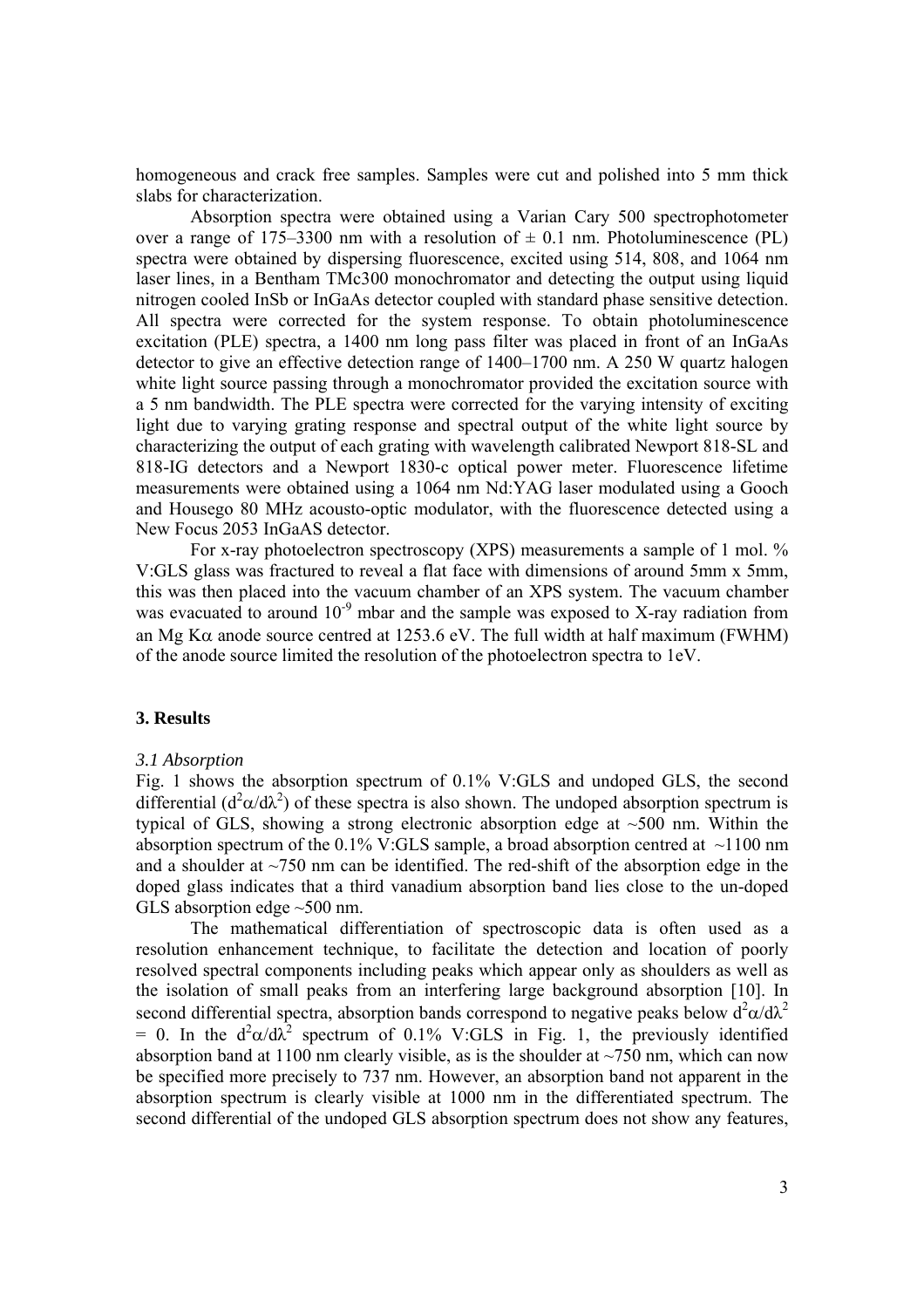indicating that the all of the features in the differentiated V:GLS spectrum are due to the presence of vanadium, and not the host glass or artefacts of the measurement system. Since the 1000 nm absorption band was only apparent in the differentiated spectrum we can infer that this absorption band is much narrower than the other absorption bands because higher order derivatives discriminate strongly in favour of narrower bands [11]. By examining the Tanabe-Sugano diagrams in Fig. 4 it can be seen that energy levels with the same spin as the ground state have a strong dependence on crystal field strength, whereas energy levels with different spin to the ground state generally have almost zero dependence on crystal field strength. In most host materials, especially glasses, there is a broad range of crystal field strengths, therefore, spin-allowed transitions result in relatively strong, broad absorption bands and broad emission bands with short lifetimes (~ns to µs). Whereas spin-forbidden transitions result in relatively weak, narrow absorption bands and narrow emission bands with long lifetimes (~ms to s). We can therefore infer that the 1000 nm absorption band results from a spin forbidden transition.

### *3.2 Photoluminescence and photoluminescence excitation spectra*

Fig 2 shows the PLE spectra of 0.1% vanadium doped GLS. The PLE spectrum shows three broad absorption bands, characteristic of spin allowed transitions. An excellent fit of the PLE spectrum is obtained with three Gaussians (labelled a, b and c) as shown. The peaks of Gaussians a, b and c were at 578, 766 and 1154 nm, respectively. The 766 and 1154 nm absorption bands identified from the PLE spectrum in Fig 2 clearly relate to the 737 and 1100 nm absorption bands identified by differential absorption in Fig. 1.

The PL spectra of 0.1% V:GLS in Fig 2 shows that excitation at 514, 808 and 1064 nm results in broad emission peaking at 1480, 1510 and 1470 nm, respectively. We propose that the shift to longer wavelengths of the PL peak upon 808 nm excitation is due to preferential excitation of ions in lower crystal field strength sites, noting that this excitation energy is lower energy than the 737 nm absorption band. This could also explain why the 766 and 1154 nm absorption bands identified by PLE measurements in Fig. 2 are at longer wavelengths than the 737 and 1100 nm absorption bands identified by absorption measurements in Fig. 1. This is because less absorption of PL occurs when the PL peaks at longer wavelengths, so the PLE peak will be at longer wavelengths than the absorption peak. The excitation wavelengths used to obtain the PL spectra in Fig 2 roughly equate to exciting each of the three main absorption bands identified in the PLE spectrum. The PL from excitation at these wavelengths show similar characteristic spectra, with a full width at half maximum FWHM of  $\sim$ 500 nm, they also all have lifetimes of  $\sim$ 30 μs [9]. This indicates that the three absorption bands belong to the same oxidation state, rather than two or more oxidation states which is commonly observed in transition metal doped glasses [12-14] and crystals [15]. The broadness of the PL spectra and its short lifetime indicates that the vanadium ion is in a low crystal field site, where the lowest energy transition is a spin-allowed transition. Conversely, in a strong crystal field site the lowest spin-forbidden level (which is almost independent of crystal field strength) is the lowest energy level. In this case, characteristic narrow *R*-line emission should be observed, as in  $V^{3+}$  doped phosphate glass [16] and  $V^{3+}$  doped corundum [17].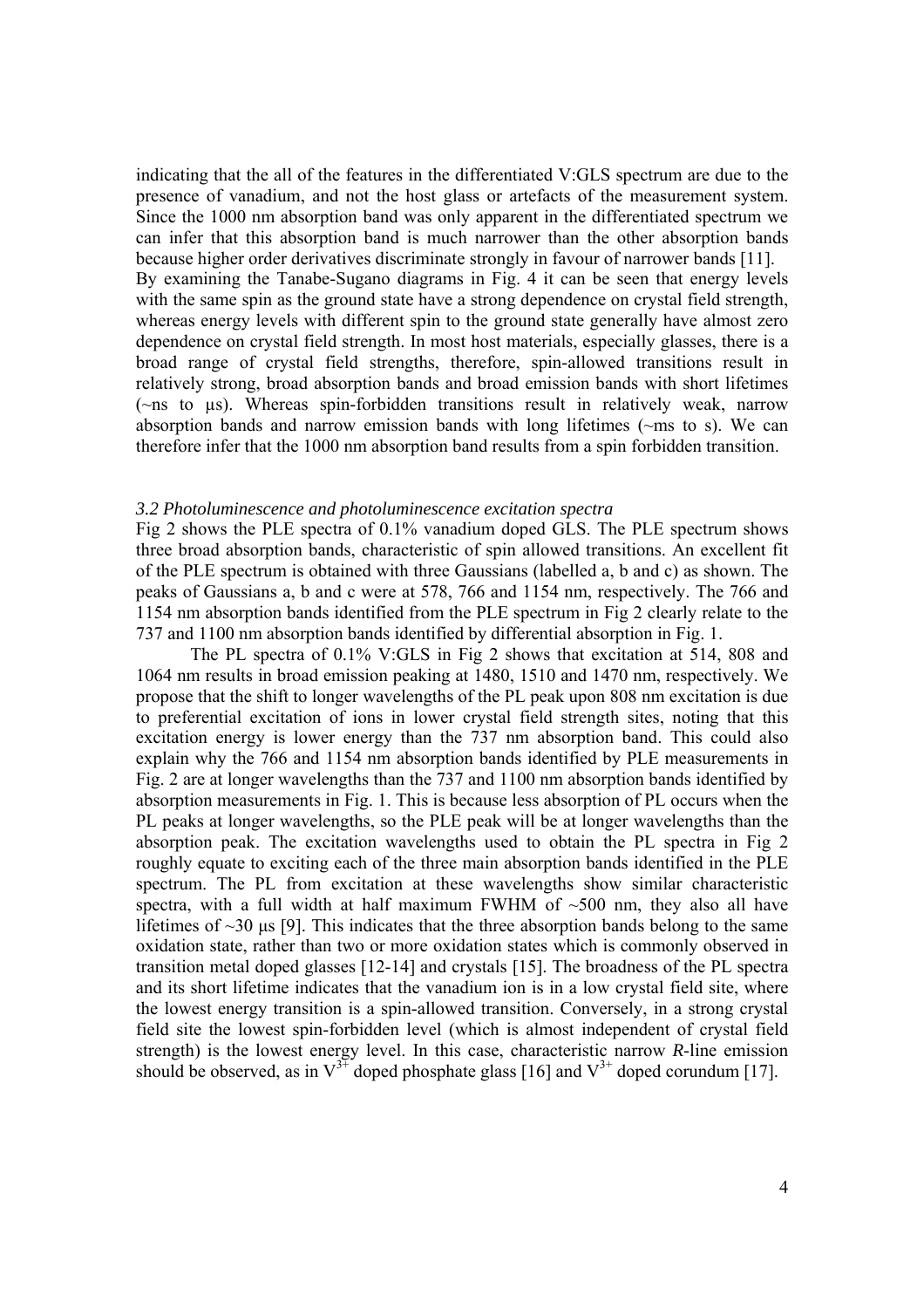#### *3.3 X-ray photoelectron spectroscopy*

An XPS spectrum of 1% vanadium doped GLS is shown in Fig. 3 with the inset showing the vanadium peak in more detail. Photoelectron spectra of non-conducting samples are known to have a shift in energy due to charging of the sample which can exert an attractive force on escaping photoelectrons and hence cause an unknown energy shift in the spectra [18]. This is usually corrected for from the position of the C1s peak of nonintrinsic carbon present in nearly all samples [19]. However, the region of the C1s signal showed a complex structure, making it difficult to assign the peak of the adventitious carbon, hence the spectrum was corrected using the O1s peaks. The elastic tail, or Shirley background, due to electron scattering off ion sites, was removed as standard. Following these procedures the spectrum was deconvolved using a series of Gaussian-Lorentzian peaks into a best-fit of the measured spectrum.

 The spectra in Fig. 3 show a very broad vanadium peak suggesting the presence of mixed oxidation states  $V^{5+}/V^{4+}/V^{3+}/V^{2+}/V^{0+}$ , with  $V^{5+}$  being the dominant species. However, the resolution and signal strength of the measurement is not high enough to unambiguously identify each oxidation state and give an accurate compositional ratio. A mixture of vanadium oxidation states has been observed in other glasses, as follows. This is not unexpected given the nature of amorphous materials. Optical analysis indicated the presence of  $V^{5+}$ ,  $\overline{V}^{4+}$  and  $V^{3+}$  in vanadium doped flame-hydrolysed fused silica [20] and vanadium doped  $Na<sub>2</sub>O<sub>2</sub>SiO<sub>2</sub>$  glass [13]. The labelling of the deconvolved peaks for each of the different vanadium oxidation states is consistent with XPS spectra previously taken of  $V_2O_5$ ,  $VO_2$ ,  $V_2O_3$  and V metal, which we attributed to  $2p^{3/2}$  core electrons [21]. The peak at 520 eV is consistent with the  $2p^{1/2}$  peak of vanadium [21]. XPS has been used to determine the oxidation state of chromium doped sodium silicate glass [12], which similarly showed a mixture of oxidation states present in the form of  $Cr^{2+}$ ,  $Cr^{3+}$  and  $Cr^{6+}$ . In glass melts containing multiple vanadium oxidation states, the oxidation states usually interact as redox pairs such as  $V^{3+}/V^{4+}$  and  $V^{4+}/V^{5+}$  [22]. Based on the redox reactions of vanadium oxides in silicate glasses [23], we propose the following redox reactions for the transformation of the V<sub>2</sub>S<sub>3</sub> (V<sup>3+</sup>) starting material into V<sup>2+</sup>, V<sup>4+</sup> and V<sup>5+</sup> in Eqs. (1), (2) and (3), respectively.

$$
V^{3+} + \frac{3}{2}S^{2-} \Leftrightarrow VS + \frac{1}{4}S_2
$$
 (1)

$$
V^{3+} + \frac{1}{2}S^{2-} + \frac{1}{4}S_2 \Leftrightarrow (VS)^{2+}
$$
 (2)

$$
V^{4+} + \frac{1}{2}S^{2-} + \frac{1}{4}S_2 \Leftrightarrow (VS)^{3+}
$$
 (3)

 The four O1s peaks in Fig. 3 give an indication of the structure of GLS glass. The lowest binding energy peak at 530 eV is tentatively assigned to a non-bridging oxygen i.e.  $Ga-O^2$  of the oxide negative cavities of GLS described in ref [24]. This is because the effective charge on the oxygen atom in the oxide negative cavity environment will be higher than that of a bridging oxygen, and an increase in electron density on the relevant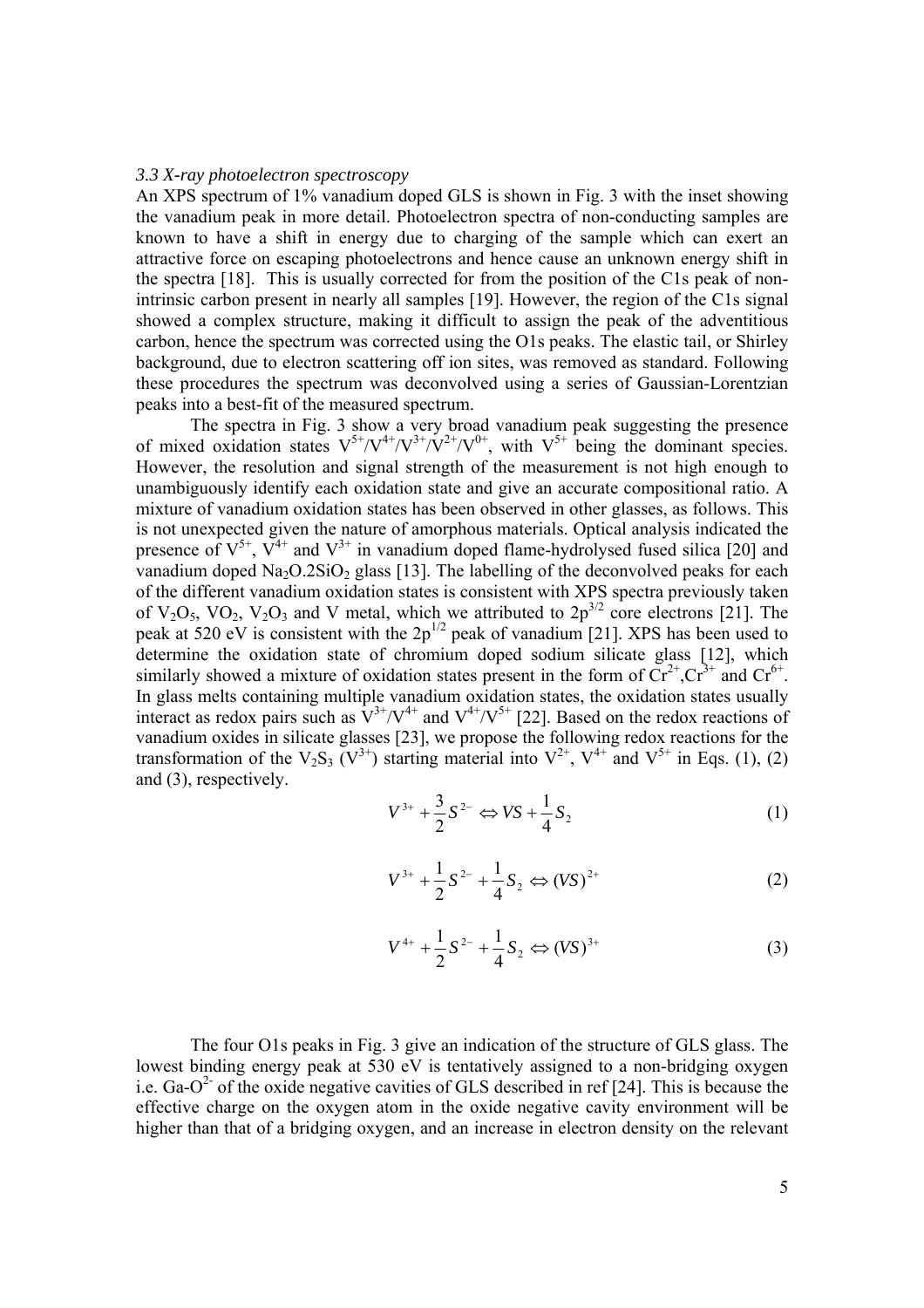atom screens the core electrons and hence decreases the measured binding energy [25]. The other three peaks at 534, 537 and 539 eV are attributed to bridging bonds of La-O-La, Ga-O-Ga and S-O-S, respectively.

### **4. Discussion of each possible vanadium oxidation state**

Vanadium  $5+$  has a d<sup>0</sup> electronic configuration and will not have any d-d optical transitions. However,  $d^0$  ions can contribute to optical transitions if there is a chargetransfer process. Charge-transfer transitions are usually high energy transitions which are predicted by molecular orbit theory but not by crystal field theory. These high-energy transitions promote electrons that mainly belong to states of ligand ions to states that mainly belong to the transition metal ion [26]. Charge-transfer transitions of  $V^{5+}$  in various glass and crystal hosts all occur in or around the UV region [13, 27, 28]. Since the optical transitions observed for vanadium doped GLS occur at lower energies they are not attributed to a charge-transfer transition. Therefore  $V^{5+}$  is not believed to contribute to any observed optical transition of V:GLS.

Vanadium  $4+$  has a  $d<sup>1</sup>$  electronic configuration which means there is only one excited  $E<sub>g</sub>$  state [29] and therefore it has only one spin-allowed absorption transition  $(^{2}T_{2} \rightarrow ^{2}E_{2})$ . Vanadium 4+ doped CaYAlO<sub>4</sub> displays a broad absorption band at 500 nm [30]. Two excitation peaks for  $V^{4+}$  have been observed due to the Jan-Teller effect at 427 and 490 nm in  $A<sub>1</sub>_{\text{O}_3}$  at 419 and 486 nm in YAlO<sub>3</sub> and at 432 and 500 nm in yttrium aluminium garnet (YAG) [29]. Based on these comparisons it is thought to be unlikely that  $V^{4+}$  can account for the three broad absorption bands observed in V:GLS.

Vanadium  $3+$  has a  $d^2$  electronic configuration and, from inspection of the Tanabe-Sugano diagram for a  $d^2$  ion [31-33], is expected to have three spin-allowed ground-state absorption transitions in both tetrahedral and octahedral coordination. Tetrahedral  $V^{3+}$  in YAG has three absorption bands, centred at 600, 800 and 1320 nm, a weak and narrow absorption at 1140 nm is attributed to a spin-forbidden transition [15, 34, 35]. Octahedral  $V^{3+}$  in Na<sub>2</sub>O.2SiO<sub>2</sub> glass displays two absorption peaks, at 690 and 450 nm, [13]. Therefore, 3+ is a possible oxidation state of vanadium in GLS.

Vanadium  $2+$  has a  $d^3$  electronic configuration and from inspection of the Tanabe-Sugano diagram for a  $d^3$  ion [31-33] is also expected to have three spin-allowed groundstate absorption transitions when in octahedral coordination. In the case of a tetrahedrally coordinated  $d^3$  ion there are three spin-allowed transitions in weak crystal fields (Dq/B<2.2), and four spin-allowed transitions in strong crystal files (Dq/B>2.2). In octahedral  $V^{2+}$  doped MgF<sub>2</sub> there are three spin-allowed transition absorption bands centred at 884, 550 and 366 nm, a spin-forbidden transition was also observed at 787 nm [36]. The low temperature (T=10K) absorption spectra of octahedral  $V^{2+}$  doped NaCl has spin-allowed transition absorption bands, centred at 1222, 759 and 478 nm [37]. Octahedral  $V^{2+}$  doped CsCaF<sub>3</sub> has spin-allowed transition absorption bands centred at 1067, 662 and 424 nm, a spin-forbidden transition was also observed at 794 nm and [38]. Based on these observations, 2+ is also a possible oxidation state of vanadium in GLS.

Vanadium  $1+$  has a  $d<sup>4</sup>$  electronic configuration and inspection of the Tanabe-Sugano diagram for a  $d^4$  ion [31-33] is expected to have just one spin-allowed groundstate absorption transition for both octahedral and tetrahedral coordination in weak crystal fields (Dq/B <2.6 (octahedral) Dq/B <2.0 (tetrahedral)). Above these threshold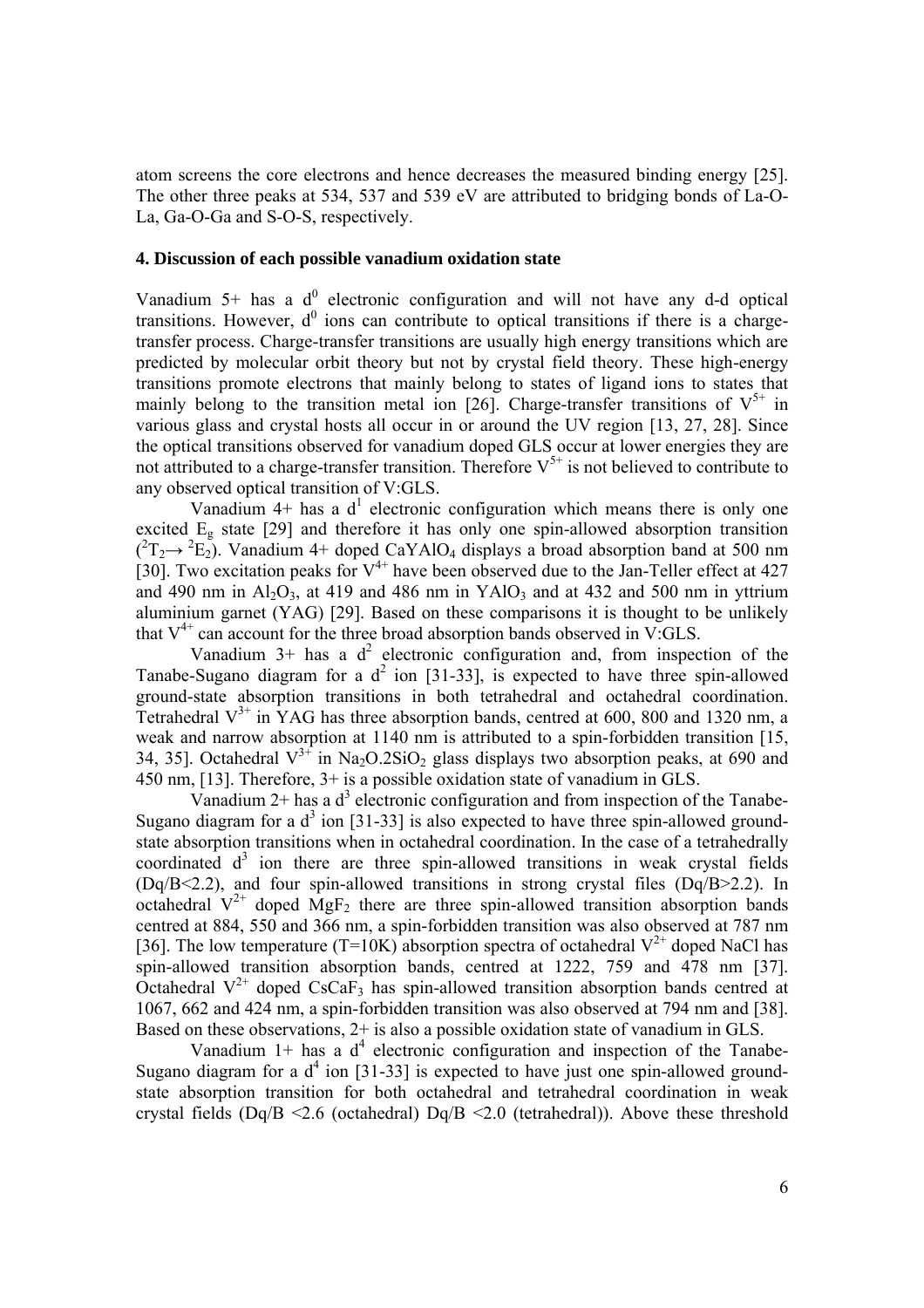values there are four spin-allowed transitions and the lowest energy transition is spinforbidden. In octahedral  $V^+$  doped ZnTe one spin allowed transition absorption band is observed, centred at 2740 nm, and is attributed to the  ${}^{5}T_{2}({}^{5}D) \rightarrow {}^{5}E({}^{5}D)$  nm [39]. In octahedral V<sup>+</sup> doped ZnSe this transition occurred at 2604 nm [40]. The V<sup>+</sup> configuration can therefore be discounted as we would expect to see only one absorption band if it resides in a weak crystal field or the characteristic narrow and long lifetime emission of a spin-forbidden transition in a high crystal field, neither of which are observed.

 Based on these discussions the possible oxidation state of the vanadium ion is either 2+ or 3+ (or both). These are analyzed using the Tanabe-Sugano model in the next section.

## **5 Tanabe-Sugano analysis of V:GLS**

## *5.1 Introduction*

The Tanabe-Sugano model takes into account the interactions between two or more 3d electrons in the presence of a crystal field. The free ion states are shown on the far left of a Tanabe-Sugano diagrams where (Dq/B=0). The free ion states are governed by electron-electron interactions and so are labelled by  $^{2S+1}$ L states (also called L-S terms) where S is the total spin angular momentum and L is the total orbital angular momentum [26]. The energy separation between the various  $2S+1$  states is given in terms of the Racah parameters (A, B and C). These parameters describe the strength of the electrostatic interactions between multiple 3d electrons [33]. Tanabe and Sugano calculated the energy matrices for each state of  $3d^2$  to  $3d^5$  ions in an ideal octahedral crystal field [31], their derivation was subsequently verified elsewhere [41]. These energy matrices can then be used to calculate how the  $2S+1$ <sup>L</sup> free ion levels split up, and vary, as a function of the ratio between the crystal field strength and the inter-electronic interaction (measured in Dq/B). Presented graphically, these functions are called Tanabe-Sugano diagrams and they have been used since their introduction in 1954 to interpret the spectra of transition metal ions in a variety of crystalline and glass hosts. Tanabe-Sugano diagrams take advantage of the fact that C/B is almost independent of atomic number and the number of electrons, for all first row transition metal elements,  $C/B \approx 4-5$  [31].

 Cubic coordination can be thought of as representing two tetrahedral components. Hence the cubic crystal field interaction energy term has the same functional form as in a tetrahedral field but it is twice as large [33]. As a result of their small ionic radii in proportion to rare earth ions, transition metals are usually found in tetrahedral or octahedral coordination where as rare earths are often found in dodecahedral coordination [42]. Because of the relatively small ionic radii of the  $V^{2+}$  and  $V^{3+}$  ion and the relatively large ionic radii of the  $S<sup>2</sup>$  cation, cubic coordination in V:GLS is thought to be extremely unlikely. Low symmetry fields, such as tetragonal, cause a splitting of the energy terms. For example in tetrahedral  $Cr^{4+}$ : Y<sub>2</sub>SiO<sub>5</sub> with C<sub>3*v*</sub> symmetry the <sup>3</sup>T<sub>1</sub>(<sup>3</sup>F) level splits into two components which were attributed to two closely spaced absorption peaks at 733 and 602 nm [43]. This sort of splitting is not evident in the absorption spectra of V:GLS so the data is analysed in terms of ideal octahedral or tetrahedral coordination.

The d-orbital splits into  $t_2$  and e-orbitals in the presence of a crystal field. The various states are represented as  $t_2^{\text{n}}e^{\text{m}}$  (n + m = N) where N is the number of electrons in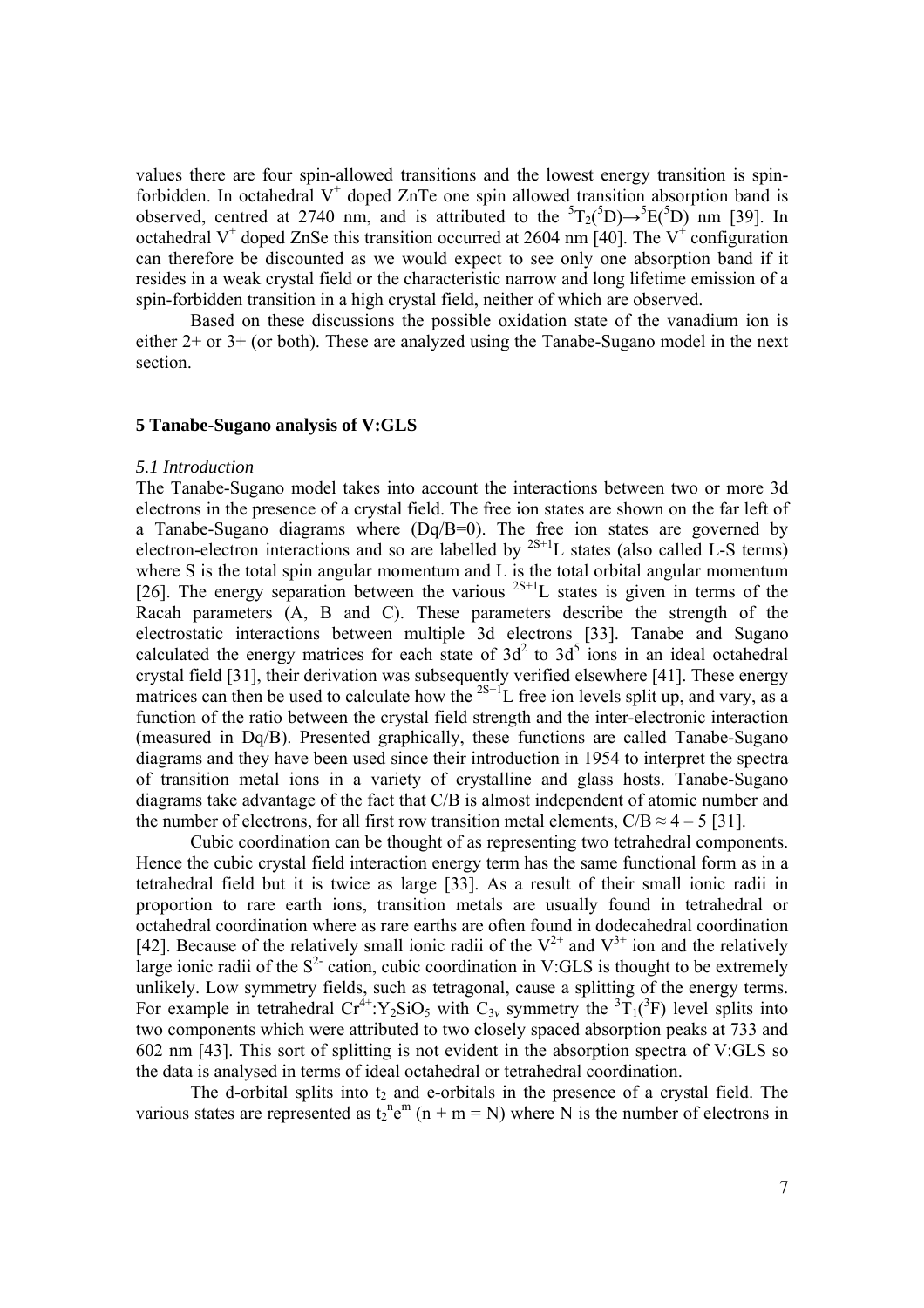the d-orbital. Tanabe and Sugano showed that it was unnecessary to calculate the energy matrices for  $N > 5$  (which becomes very laborious) because of the simple relationship between configurations in the state  $t_2^{\text{n}}e^{\text{m}}$  and  $t_2^{\text{6-n}}e^{4-m}$ . This simple relationship results from the equivalence of electrons and holes. It has been shown [32], that to obtain the full Hamiltonian energy matrices, (-4n+6m)Dq is added to the diagonal element in the state  $t_2^{\text{ne}}$ . For the state  $t_2^{\text{6-n}}e^{4-m}$  this is  $[-4(6-n)+6(4-m)]Dq = -(-4n+6m)Dq$ . It is also unnecessary to calculate the energy matrices for a tetrahedral field because the energy matrices for a  $d^n$  ion in a tetrahedral field are the same as a  $d^{10-n}$  ion in an octahedral field [33].

Each of the possible electronic configurations  $(d^2$  or  $d^3)$  and coordination (tetrahedral or octahedral) is now analysed with the Tanabe-Sugano model. The crystal field strength and other parameters are calculated using the energy  $\text{cm}^{-1}$ ) the two lowest spin-allowed transitions identified in Fig. 1 at  $737 \text{ nm}$  (13569 cm<sup>-1</sup>) and 1100 nm (9091)  $\text{cm}^{-1}$ ) and the spin-forbidden transition at 1000 nm (10000 cm<sup>-1</sup>). The highest energy spin forbidden transition identified in Fig. 2 at 578 nm  $(17301 \text{ cm}^{-1})$  is not required for the calculation.

# *5.2 Tetrahedral d<sup>2</sup> configuration*

The energy matrix for the  ${}^{3}T_{1}({}^{3}F, {}^{3}P)$  state of the tetrahedral d<sup>2</sup> configuration can be found in ref [31], and is reproduced in table 1. The eigenvalues of the matrix in Table 1 give the energy terms of the  ${}^{3}T_{1}({}^{3}F)$  and  ${}^{3}T_{1}({}^{3}P)$  states as a function of Dq and B obtained from the resulting diagonalised matrix elements. These are given in Eqs. (4) and (5), where E is the energy of the state in parentheses.

$$
E(^3\,\mathrm{T}_1(^3\,\mathrm{F})\big) = \frac{1}{2} \Big( B + 6Dq - \sqrt{225B^2 - 180DqB + 100Dq^2} \Big) \tag{4}
$$

$$
E(^3\mathrm{T}_1(^3\mathrm{P})\big) = \frac{1}{2} \Big( B + 6\mathrm{Dq} + \sqrt{225\mathrm{B}^2 - 180DqB + 100Dq^2} \Big) \tag{5}
$$

Dividing Eq. (4) by B and arranging in terms of Dq/B, as is necessary for Tanabe-Sugano diagrams, gives:

$$
E(^3T_1(^3F))B = -\frac{1}{2} + 3Dq/B - \frac{1}{2}\sqrt{225 - 180Dq/B + 100(Dq/B)^2}
$$
 (6)

Note that Eq. (6) is independent of C, in order to calculate C the energy term for a spinforbidden energy level is needed. Table 2 gives the energy matrix for the  ${}^{1}E({}^{1}D,{}^{1}G)$  state. Diagonalizing the matrix in Table 2 and dividing by B gives:

$$
E({}^{1}E({}^{1}G))B = \frac{1}{2} + 2C/B - 2Dq/B + \frac{1}{2}\sqrt{49 + 40Dq/B + 400(Dq/B)^{2}}
$$
(7)

and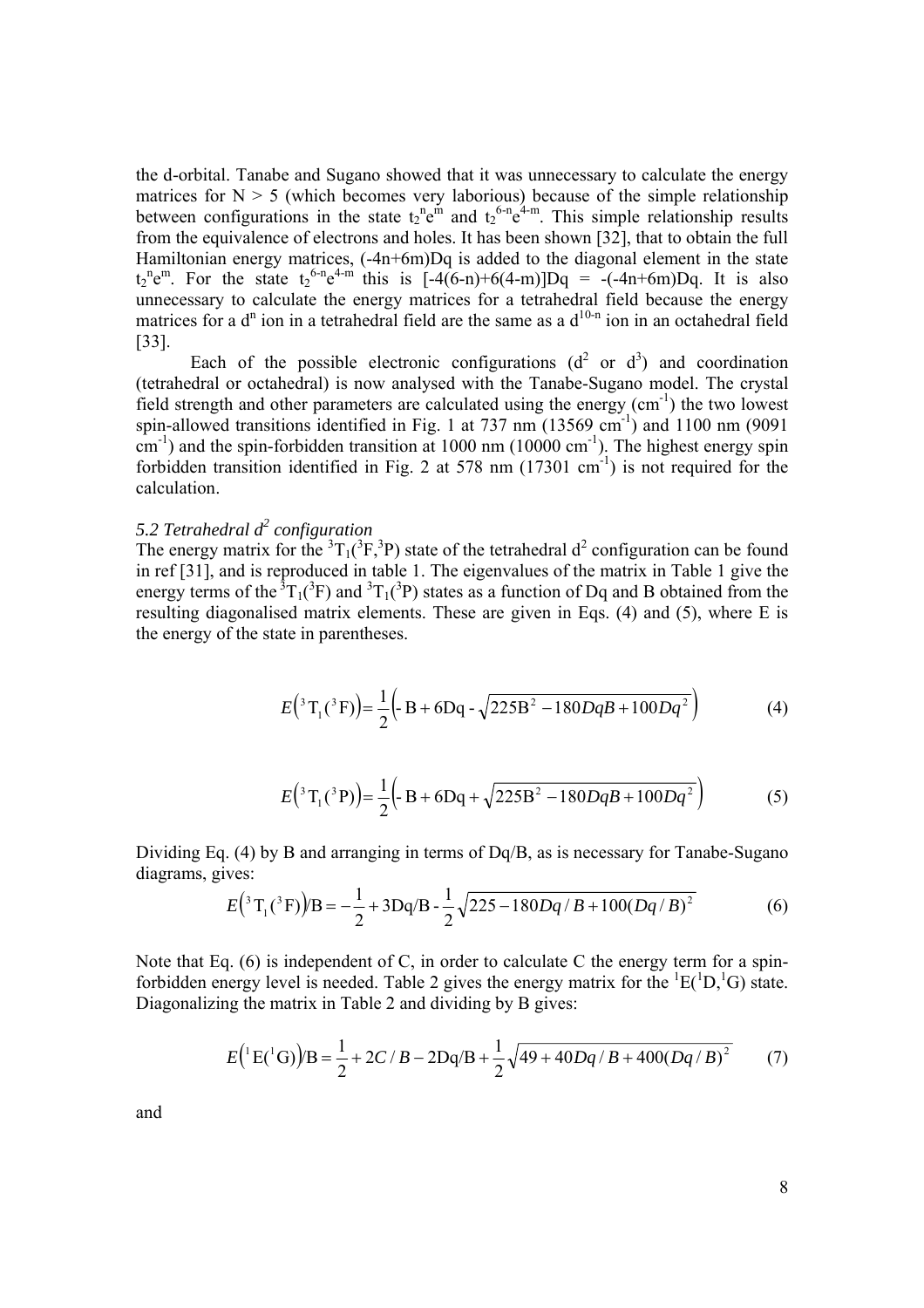$$
E({}^{1}E({}^{1}D))B = \frac{1}{2} + 2C/B - 2Dq/B - \frac{1}{2}\sqrt{49 + 40Dq/B + 400(Dq/B)^{2}}
$$
(8)

In Tanabe-Sugano diagrams, the energy term of the lowest energy level, in this case  $E(^{3}A_{2}(^{3}F))/B = 12Dq/B-8$ , is subtracted from the energy terms of all the energy levels, as has been done in Eqs.  $(9)$  -  $(12)$  for the energy levels of interest i.e., the three spinallowed energy levels and the lowest spin-forbidden energy level.

$$
E(^3T_2(^3F))/B = 10Dq/B
$$
 (9)

$$
E(^3\mathrm{T}_1(^3\mathrm{F})/B = 7.5 + 15\mathrm{Dq/B} - \frac{1}{2}\sqrt{225 - 180Dq/B + 100(Dq/B)^2}
$$
(10)

$$
E({}^{1}E({}^{1}D))B = 8.5 + 2C/B + 10Dq/B - \frac{1}{2}\sqrt{49 + 40Dq/B + 400(Dq/B)^{2}} (11)
$$

$$
E(^3\,\mathrm{T}_1(^3\,\mathrm{P})\big/B = 7.5 + 15\,\mathrm{Dq/B} + \frac{1}{2}\sqrt{225 - 180Dq/B + 100(Dq/B)^2} \tag{12}
$$

These energy terms are plotted in the Tanabe-Sugano diagram in Fig. 4 (a). They can now be used to calculate the crystal field strength (Dq/B) and C/B. Dq is known (1/10 the energy of the lowest spin allowed absorption transition) so B is calculated from the experimentally determined energies of the  ${}^{3}T_{2}({}^{3}F)$  and  ${}^{3}T_{1}({}^{3}F)$  energy levels and then solving their energy terms simultaneously for B. The C/B ratio is calculated by rearranging Eq. (8) to make C/B the subject as in Eq. (13).

$$
C/B = E(^{1}E(^{1}D))/2B - 5Dq/B - 4.25 + \frac{1}{4}\sqrt{49 + 40Dq/B + 400(Dq/B)^{2}}
$$
 (13)

The calculated values of Dq/B, B, and C/B are 1.85, 485.12 and 6.57, respectively. The calculated value of Dq/B is shown on Fig. 4 (a). It indicates a weak field site, which is consistent with the emission absorption and lifetime measurements. The calculated C/B values are however slightly outside the allowed range of 4 to 5. Nevertheless, tetrahedral  $d^2$  is a possible configuration of V:GLS.

# *5.3 Octahedral d<sup>2</sup> configuration*

Using the procedure illustrated above we calculated the energy terms of interest for the octahedral  $d^2$  configuration from the appropriate energy matrices given in ref [31]. These energy terms are given in Eqs. (13) - (18) and plotted in the Tanabe-Sugano diagram in Fig. 4 (b). The values of Dq/B, B and C/B were calculated using the same method as described for a d<sup>2</sup> tetrahedral ion. The energy term for the  ${}^{1}E({}^{1}D)$  level was used to calculate C/B, as shown in Fig. 4 (b) this energy level is virtually indistinguishable from the  ${}^{1}T_{2}({}^{1}D)$  level.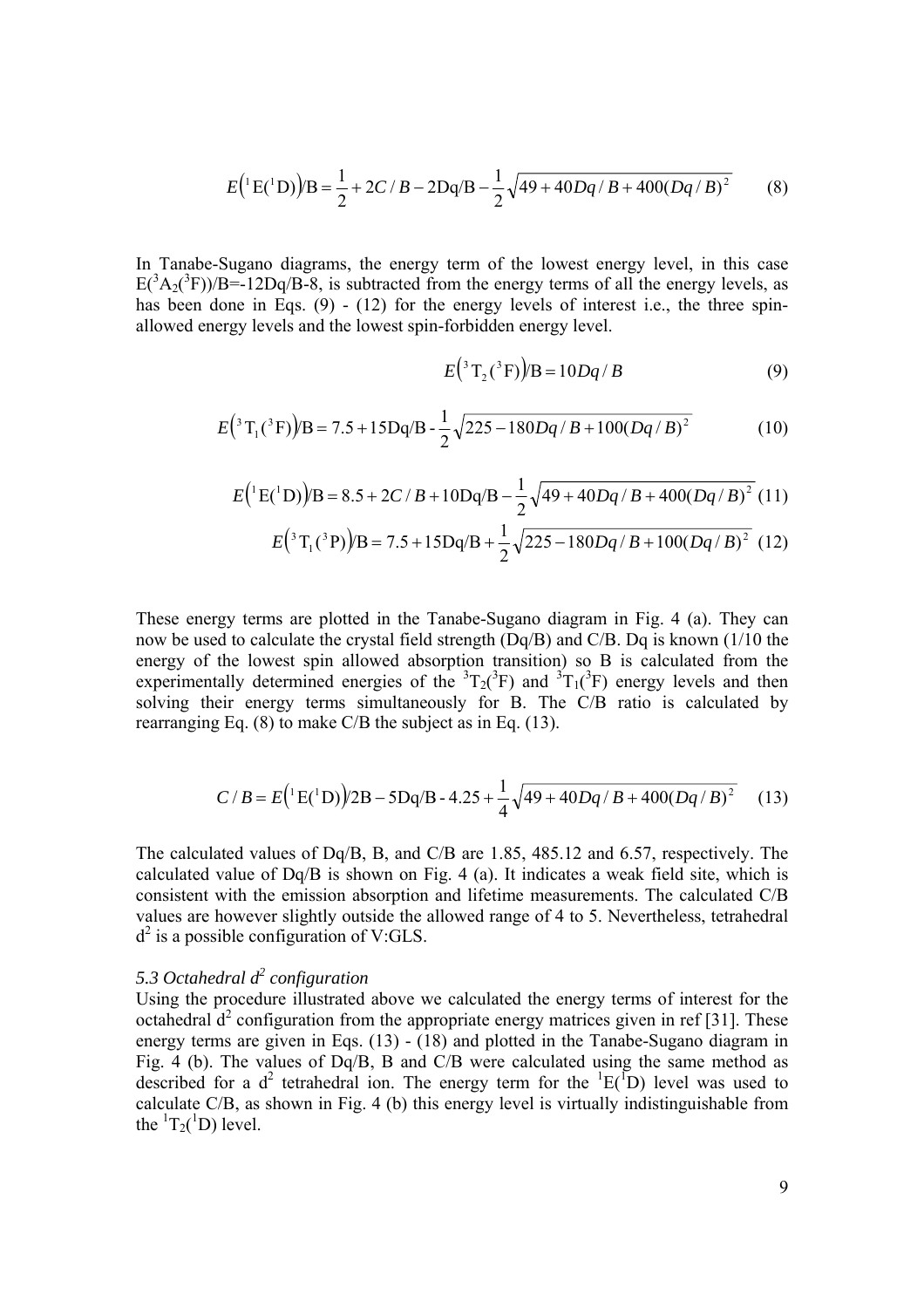$$
E(^3T_2(^3F))B = -7.5 + 5Dq/B + \frac{1}{2}\sqrt{225 + 180Dq/B + 100(Dq/B)^2}
$$
 (13)

$$
E(^{3}A_{2}(^{3}F))B = -7.5 + 15Dq/B + \frac{1}{2}\sqrt{225 + 180Dq/B + 100(Dq/B)^{2}}
$$
 (14)

$$
E({}^{1}E({}^{1}D))/B = 1 + 2C/B + 5Dq/B - \frac{1}{2}\sqrt{49 - 40Dq/B + 400(Dq/B)^{2}}
$$
  
+ 
$$
\frac{1}{2}\sqrt{225 + 180Dq/B + 100(Dq/B)^{2}}
$$
(15)

$$
E({}^{1}T_{2}({}^{1}D))B = 1 + 2C/B - \frac{1}{2}\sqrt{49 - 20Dq/B + 100(Dq/B)^{2}}
$$
  
+ 
$$
\frac{1}{2}\sqrt{225 + 180Dq/B + 100(Dq/B)^{2}}
$$
(16)

$$
E(^3T_1(^3P))B = \sqrt{225 + 180Dq/B + 100(Dq/B)^2}
$$
 (17)

The calculated values of Dq/B, B, and C/B are 2.84, 316.1 and 12.61, respectively. The calculated value of Dq/B is much larger than that for a  $d^2$  ion in tetrahedral coordination and the C/B values are much larger that the allowed range of 4 to 5 and clearly are invalid. When the Tanabe-Sugano diagram is plotted with a valid C/B of 4.5, in Fig. 4 (b) it can be seen that the calculated Dq/B of 2.84 is in a strong field site, this is where the lowest energy transition is a spin forbidden transition. If this were the case we would expect to see narrow R-line emission, a long lifetime (in the ms to s regime) and have the characteristic weak and narrow spin forbidden absorption on the low energy side of the first spin-allowed absorption. In V:GLS the emission is very broad (FWHM~500 nm) the lifetime is  $\sim$ 30 μs and spin-forbidden absorption is on the high energy side of the first spin allowed absorption peak. The octahedral  $d^2$  ion is therefore discounted as a possible configuration for V:GLS, with a high degree of confidence.

# *5.4 Tetrahedral d<sup>3</sup> configuration*

The energy terms of the tetrahedral  $d<sup>3</sup>$  configuration were calculated with the method described previously. These are plotted in the Tanabe-Sugano diagram in Fig. 4 (c). There was no solution found using the method previously described and when using the two lowest spin-allowed energy terms in both high and low field regions. The tetrahedral d<sup>3</sup> ion is therefore discounted as a possible configuration for V:GLS.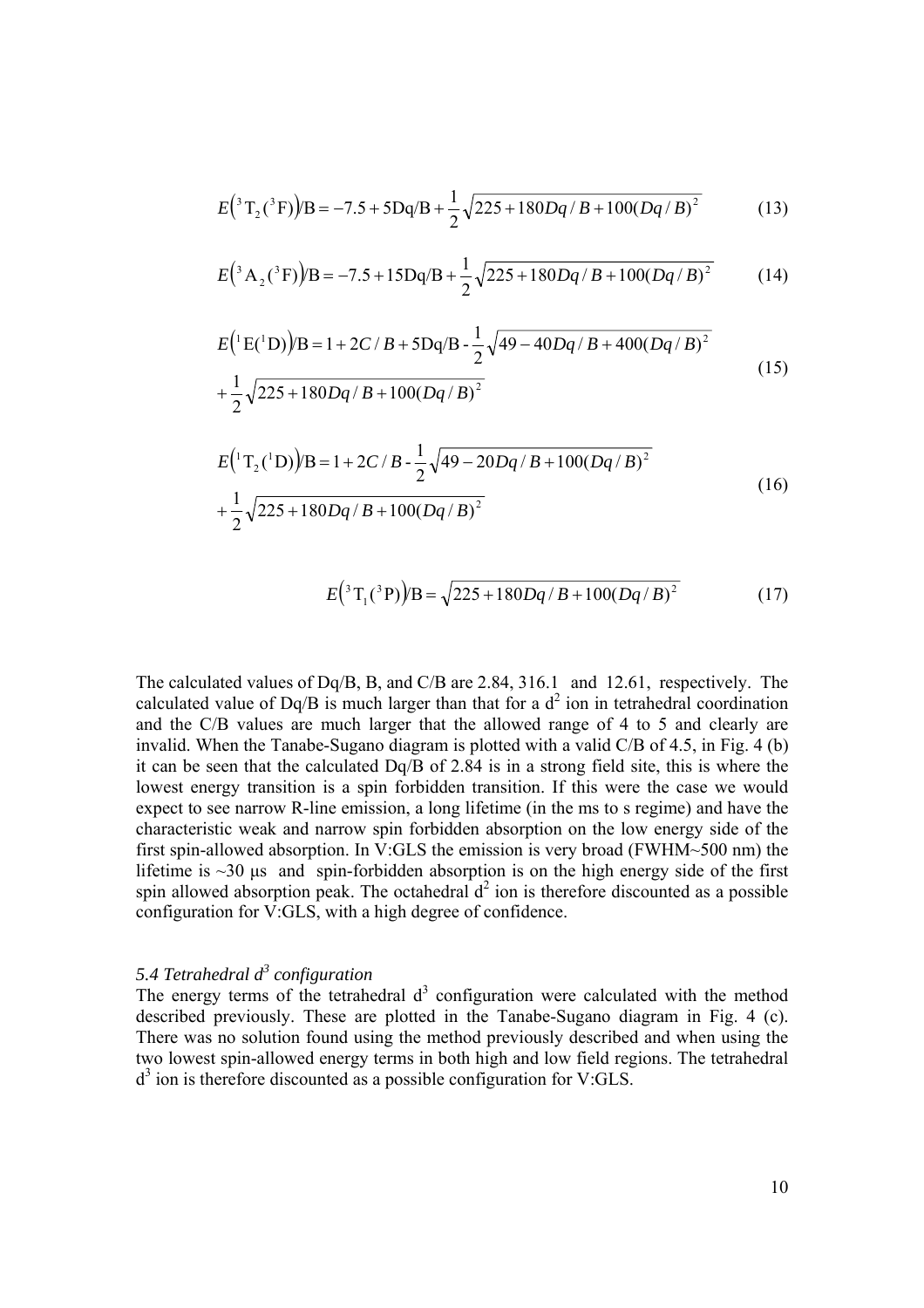# *5.5 Octahedral d<sup>3</sup> configuration*

The energy terms for the three lowest spin allowed energy levels of the octahedral  $d<sup>3</sup>$ configuration the same for those calculated for the tetrahedral  $d^2$  configuration. However, the energy terms for the spin forbidden <sup>2</sup>E(<sup>2</sup>G) and <sup>2</sup>T<sub>2</sub>(<sup>2</sup>G) levels are different, but due to the complexity of the energy terms they were not considered in this work. These energy terms are plotted in Fig. 4 (d). As can been seen in Fig. 4 (d) the  ${}^{2}T_{1}({}^{2}G)$  level lies close to the  ${}^{2}E(^{2}G)$  level so the spin forbidden transition could be caused by a transition to either or both of these energy levels. Because of this, C/B was calculated using the energy term for both these energy levels. The calculated values of Dq/B and B were 1.85 and 485.1, respectively. The C/B values calculated using the energy terms for the  ${}^{2}E(^{2}G)$ and  ${}^{2}T_{2}(^{2}G)$  levels were 4.55 and 4.25, respectively. The C/B parameter for the octahedral d<sup>3</sup> configuration can also be calculated using an approximate formula given by Rasheed [44] and gives very similar results to our calculations. The value of C/B calculated using for the octahedral  $d^3$  configuration are in the allowed range of 4 to 5, unlike those calculated for the tetrahedral  $d^2$  configuration which was 6.57. The calculated value of Dq/B is shown in Fig. 4 (d) it indicates a weak field site which is consistent with the emission, absorption and lifetime measurements. In a tetrahedral  $d<sup>2</sup>$  configuration the  ${}^3A_2({}^3F) \rightarrow {}^3T_2({}^3F)$  transition is expected to be significantly weaker than the other two spin-allowed transitions because it is only magnetic dipole allowed [7, 45], however this is not evident from the derivative absorption and PLE spectra of V:GLS, this indicates that V:GLS, may not have a tetrahedral  $d^2$  configuration.

The above arguments indicate that the octahedral  $d<sup>3</sup>$  configuration is more representative of V:GLS than the tetrahedral  $d^2$  configuration. We therefore propose that the three spin allowed absorption bands identified in Figs. 1 and 2 at 1100, 737 and 578 nm are due to  ${}^4A_2({}^4F) \rightarrow {}^4T_2({}^4F)$ ,  ${}^4A_2({}^4F) \rightarrow {}^4T_1({}^4F)$  and  ${}^4A_2({}^4F) \rightarrow {}^4T_1({}^4P)$  transitions respectively and the spin-forbidden transition at 1000 nm is attributed to the  ${}^4A_2({}^4F) \rightarrow {}^2E({}^2G)$  or  ${}^4A_2({}^4F) \rightarrow {}^2T_2({}^2G)$  transition. The emission peaking at 1500 nm is due to the  ${}^{4}T_{2}({}^{4}F) \rightarrow {}^{4}A_{2}({}^{4}F)$  transition. These energy level assignments were used to create the energy level diagram for V:GLS shown in Fig. 5. The positions and widths of the energy levels was taken from the absorption and excitation data presented in Figs. 1 and 2. The width of the  ${}^{2}E(^{2}G)$  energy level is an estimate.

To put these findings in a structural context, other authors have proposed that GLS consists of a covalent network of  $GaS<sub>4</sub>$  tetrahedra, inter-dispersed by essentially ionic La-S channels [46-48]. In addition some GaS<sub>4</sub> tetrahedra with a negative charge are formed from the Ga being bonded to one sulphur anion  $(S^2)$  to produce "sulphide" negative cavities". Oxygen anions  $(O^2)$  in the glass will similarly produce negatively charged GaS3O tetrahedra or "oxide negative cavities". These negative ionic cavities form some reception sites for  $La^{3+}$  ions, which act as charge compensators for these negative charges.[24, 47] Dopant ions in glasses are generally expected to enter substitutionally for network modifier cations [33]. The main network modifier in GLS is  $La^{3+}$  [47] which is 8-fold coordinated to sulphur with an undetermined symmetry [46]. The ionic radii of  $La^{3+}$ ,  $V^{2+}$  and  $V^{3+}$ are 1.03, 0.79 and 0.64 Å, respectively [49]. We tentatively propose that V substitute for  $La^{3+}$  and is sulphide coordinated. The matching, in terms of ionic radii and coordination number, between octahedral  $V^{2+}$  and its proposed  $La^{3+}$  reception site is not ideal. However, out of the possible vanadium configurations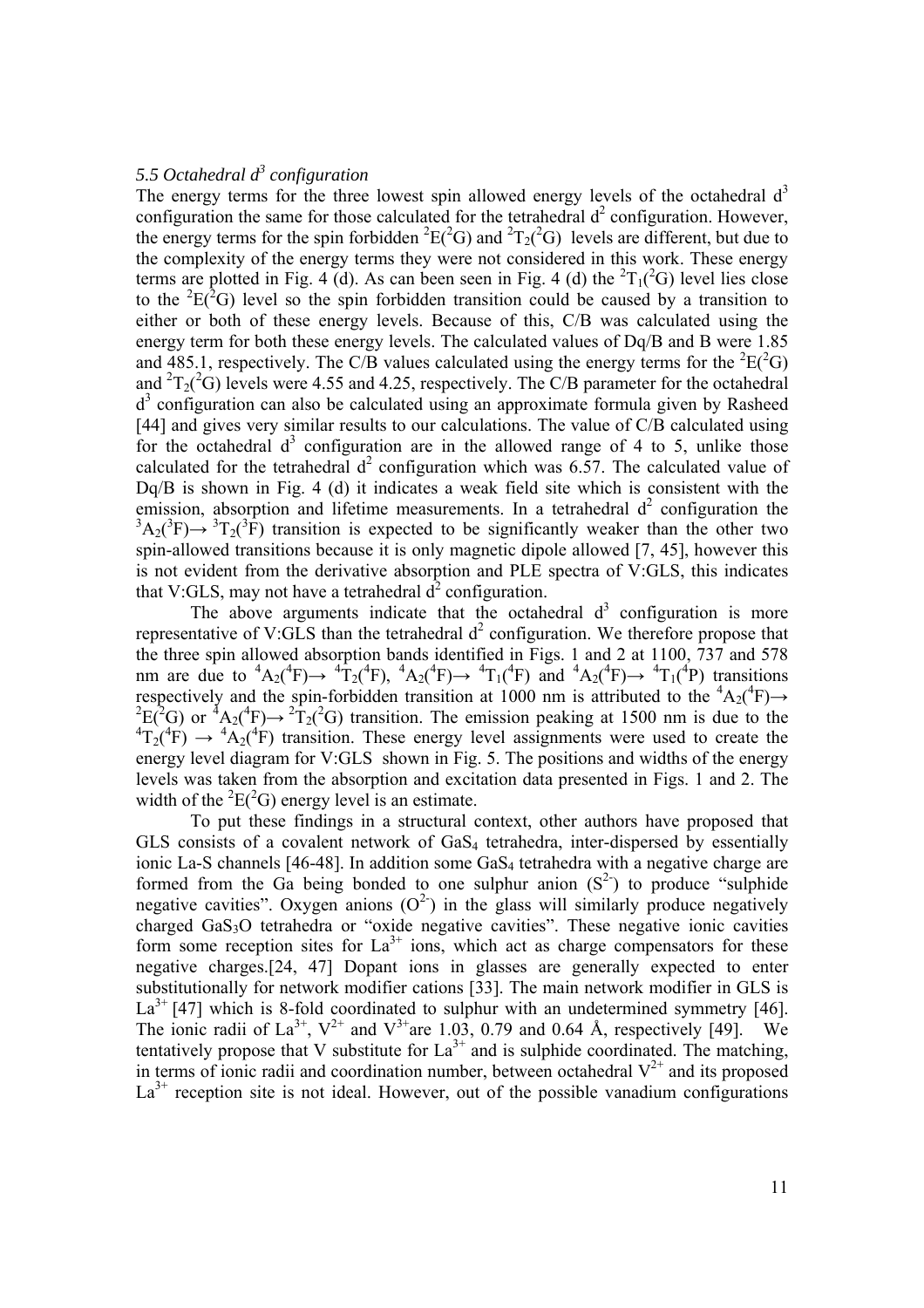(octahedral or tetrahedral  $V^{2+}$  or  $V^{3+}$ ), octahedral  $V^{2+}$  is clearly the most likely to substitute into the proposed reception site.

# **6. Conclusions**

Absorption measurements of V:GLS unambiguously identified one absorption band at 1100 nm, and two further higher energy absorption bands that could not be fully resolved. Derivative analysis of the absorption spectrum identified a spin-forbidden absorption transition at 1000 nm and was able to resolve an additional narrow absorption band at 737 nm. However, the highest energy absorption band could not be resolved by derivative analysis due to the close proximity of the host electronic absorption edge. PLE measurements were able to resolve three absorption bands. Deconvolution of the spectra into three Gaussians revealed peaks at 1154, 766 and 578 nm. The PLE peaks undergo a small red-shift in comparison to the absorption peaks. The PLE peaks are shifted to longer wavelengths than the absorption peaks because excitation at longer wavelengths than the absorption peak shifts the PL to longer wavelengths, where there will be less reabsorption of the emission. XPS measurements indicated the presence of vanadium in a broad range of oxidation states from  $V^+$  to  $V^{5+}$ . Excitation into each of the three absorption bands identified by PLE measurements produced the same characteristic emission spectrum, peaking at 1500 nm with a FWHM of  $\sim$ 500 nm. The decay lifetime and decay profile were also similar for each excitation wavelength. This was a strong indication that only one of the vanadium oxidation states is responsible for the observed absorption bands. Out of the possible vanadium oxidation states, only  $V^{2+}$  and  $V^{3+}$  is expected to exhibit three spin-allowed transitions. Tanabe-Sugano analysis indicates that out of the possible configurations of coordination and oxidation state only tetrahedral  $V^{3+}$ and octahedral  $V^{2+}$  has a crystal field strength in the expected low field region. Of these configurations only octahedral  $V^{2+}$  has a  $C/B$  value in the expected range of 4 to 5. The configuration of the optically active vanadium ion in V:GLS is therefore proposed to be octahedral  $V^{2+}$ . The crystal field parameters (Dq/B, B and C/B), calculated for the proposed configuration were 1.85, 485.1 and 4.55, respectively. Octahedral  $V^{2+}$  enters the glass network by substituting for  $La3^+$ . The detailed explanation of the Tanabe-Sugano model and the arguments used to determine the oxidation state in this work may be useful to other researchers tackling similar problems.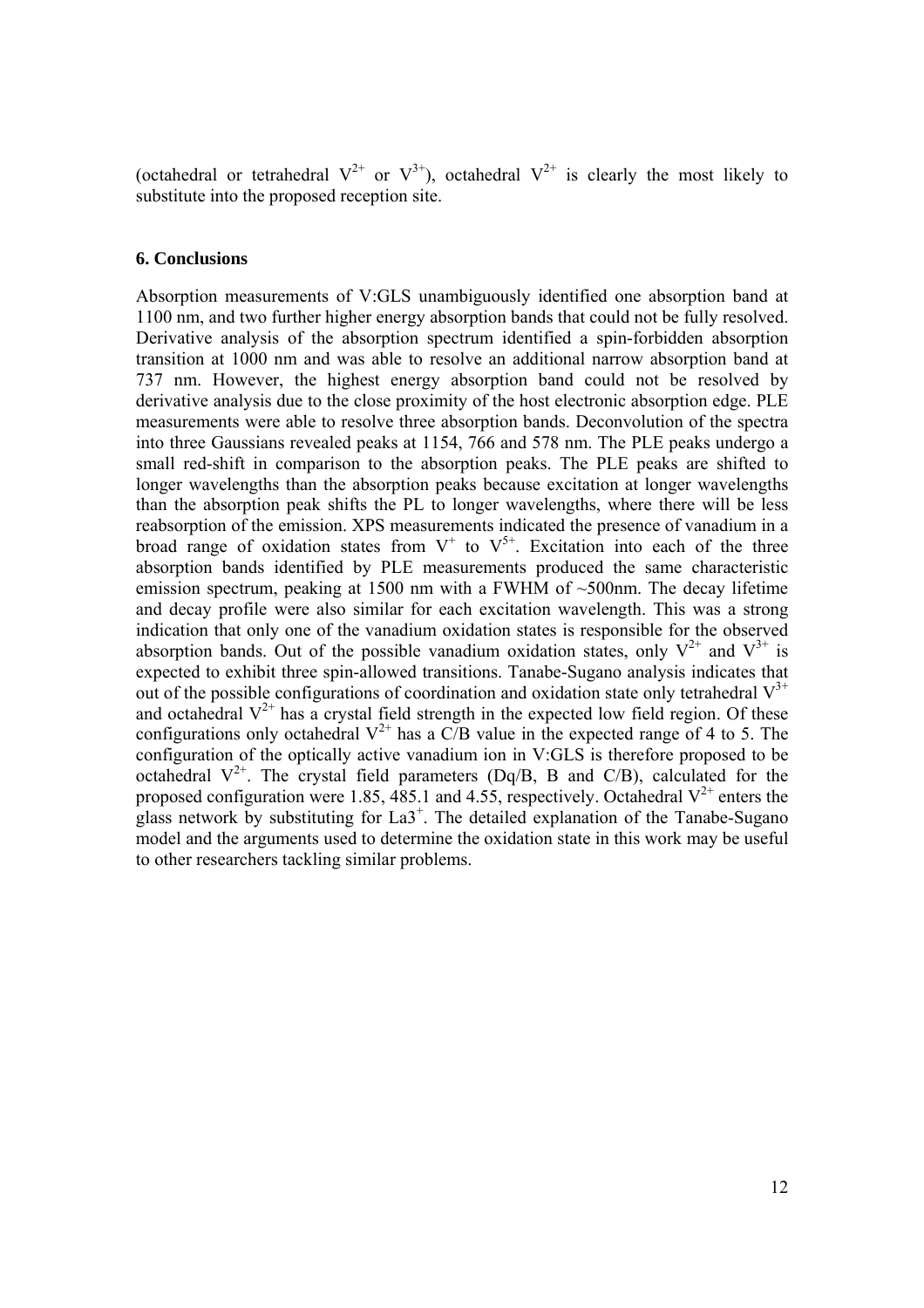[1] I. Abdulhalim, C. N. Pannell, R. S. Deol, D. W. Hewak, G. Wylangowski and D. N. Payne, *J. Non-Cryst. Solids* **164-166** (1993), p. 1251.

[2] T. Schweizer, D. W. Hewak, B. N. Samson and D. N. Payne, *Opt. Lett.* **21** (1996), p. 1594.

[3] T. Schweizer, B.N.Samson, J.R.Hector, W.S.BrocklesbyD.W.Hewak and D.N.Payne, *Infrared Phys. Techn.* **40** (1999), p. 329.

- [4] M. A. Hughes, R. J. Curry and D. W. Hewak, *J. Opt. Soc. Am. B: Opt. Phys.* **25**  (2008), p. 1458.
- [5] M. A. Hughes, T. Akada, T. Suzuki, Y. Ohishi and D. W. Hewak, *Opt. Express*  **17** (2009), p. 19345.
- [6] C. Anino, J. Thery and D. Vivien, *Opt. Mater.* **8** (1997), p. 121.
- [7] X. Feng, *Opt. Mater.* **20** (2002), p. 63.
- [8] T. Suzuki, G. S. Murugan and Y. Ohishi, *Appl. Phys. Lett.* **86** (2005), p. 131903.
- [9] M. Hughes, H. Rutt, D. Hewak and R. Curry, *Appl. Phys. Lett.* **90** (2007), p. 031108.
- [10] T. C. O'Haver and T. Begley, *Anal. Chem.* **53** (1981), p. 1876.
- [11] W. L. Butler and D. W. Hopkins, *Photochem. Photobiol.* **14** (1970), p. 439.
- [12] R. K. Brow, *J. Am. Ceram. Soc.* **70** (1987), p. 129.
- [13] W. D. Johnstone, *J. Am. Ceram. Soc.* **48** (1965), p. 608.
- [14] M. A. Noginov, *J. Appl. Phys.* **91** (2002), p. 569.
- [15] A. M. Malyarevich, *Appl. Phys. B-Lasers Opt.* **67** (1998), p. 555.
- [16] A. G. Khudoleev and N. M. Bokin, *J. Appl. Spectrosc.* **14** (1971), p. 75.
- [17] Z. Goldschmidt, W. Low and M. Foguel, *Phys. Lett.* **19** (1965), p. 17.
- [18] D. Briggs, Handbook of X-ray and ultraviolet photoelectron spectroscopy, (1977).
- [19] D. Briggs, Electron spectroscopy: Theory, Techniques and Applications, (1978).
- [20] P. C. Schultz, *J. Am. Ceram. Soc.* **57** (1974), p. 309.
- [21] G. A. Sawatzky and D. Post, *Phys. Rev. B* **20** (1979), p. 1546.
- [22] H. Farah and M. Brungs, *J. Mater. Sci.* **38** (2003), p. 1885.
- [23] H. Farah, *J. Am. Ceram. Soc.* **91** (2008), p. 3915.

[24] T. Schweizer, F. Goutaland, E. Martins, D. W. Hewak and W. S. Brocklesby, *J. Opt. Soc. Am. B: Opt. Phys.* **18** (2001), p. 1436.

[25] A. Mekki, D. Holland, C. F. McConville and M. Salim, *J. Non-Cryst. Solids* **208**  (1996), p. 267.

[26] J. Garcia-Sole, L. E. Bausa and D. Jaque, An introduction to the Optical Spectroscopy of Inorganic Solids, Wiley, Chichester (2005).

[27] A. Belletti, R. Borromei, E. Cavalli and L. Oleari, *Eur. J. Solid State Inorg. Chem.* **35** (1998), p. 483.

[28] T. C. Brunold, H. U. Gudel and A. A. Kaminskii, *Chem. Phys. Lett.* **271** (1997), p. 327.

[29] J. P. Meyn, T. Danger, K. Petermann and G. Huber, *J. Lumin.* **55** (1993), p. 55.

[30] M. Yamaga, B. Henderson and Y. Yosida, *Phys. Rev. B* **51** (1995), p. 3438.

[31] Y. Tanabe and S. Sugano, *J. Phys. Soc. Jpn.* **9** (1954), p. 753.

[32] S. Sugano, Y. Tanabe and H. Kamimura, Multiplets of transition-metal ions in crystals Academic Press, New York (1970).

[33] B. Henderson and G. F. Imbusch, Optical spectroscopy of inorganic solids, Oxford University Press, Oxford (1989).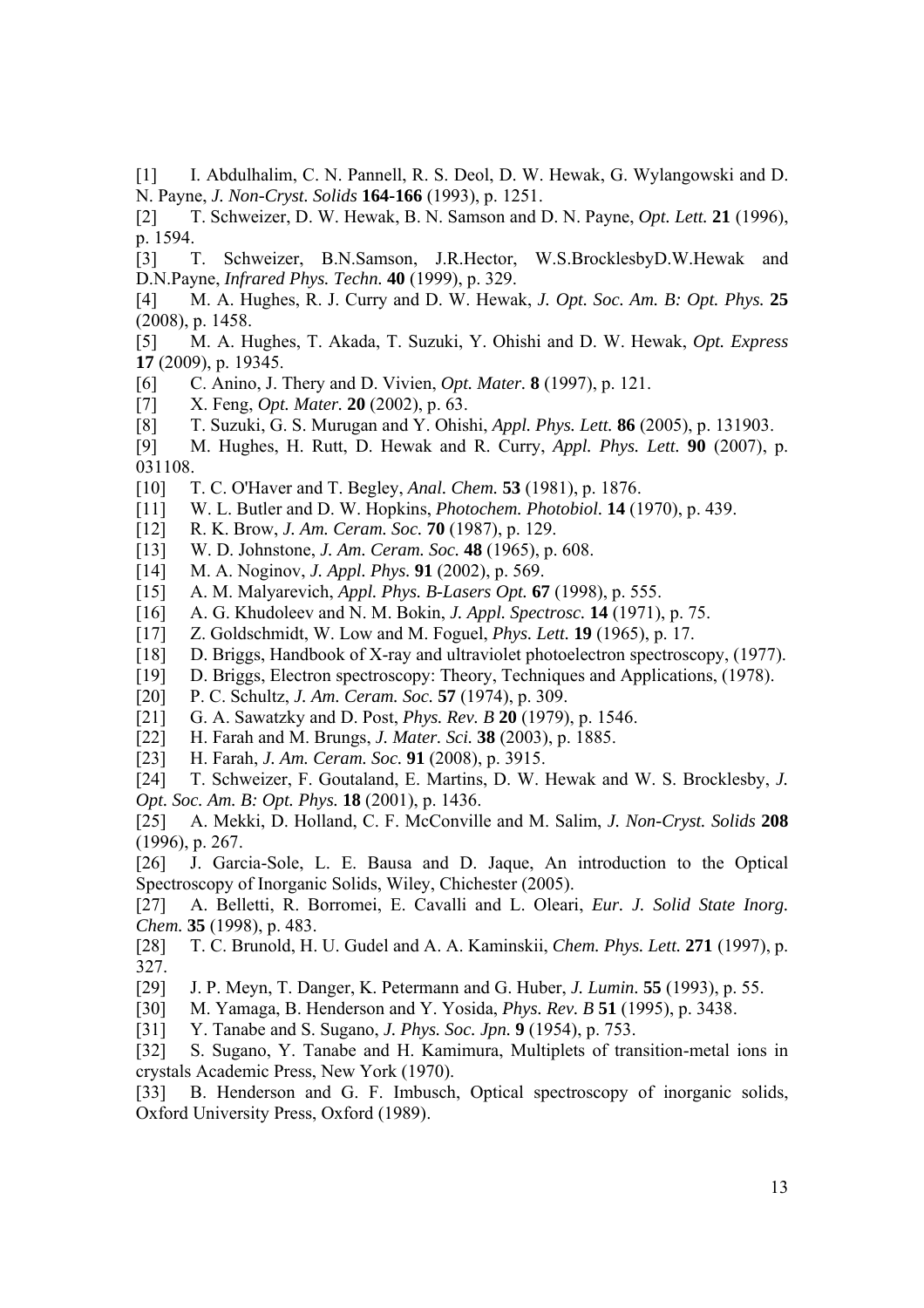[34] V. P. Mikhailoz and N. V. Kuleshove, *Opt. Mater.* **2** (1993), p. 267.

[35] K. V. Yumashev, N. V. Kuleshov and A. M. Malyarevich, *J. Appl. Phys.* **80**  (1996), p. 4782.

[36] R. Moncorge and T. Benyattou, *Phys. Rev. B* **37** (1988), p. 9177.

[37] W. Knierim, A. Honold, U. Brauch and U. Durr, *J. Opt. Soc. Am. B: Opt. Phys.* **3**  (1985), p. 119.

[38] U. Brauch and U. Durr, *Opt. Commun.* **55** (1985), p. 35.

[39] P. Peka, M. U. Lehr and H.-J. Schulz, *Phys. Rev. B* **53** (1996), p. 1907.

[40] G. Goetzt, U. W. Pohlt and H.-J. Schulzi, *J. Phys.: Condens. Matter* **4** (1992), p. 8253.

[41] J. S. Griffith, Theory of transition metal ions, Cambridge University Press, London (1961).

[42] H. P. Christensen and H. P. Jenssen, *IEEE J. Quantum Electron.* **18** (1982), p. 1197.

[43] C. Deka, M. Bass, B. H. T. Chai and Y. Shimony, *J. Opt. Soc. Am. B: Opt. Phys.*  **10** (1993), p. 1499.

[44] F. Rasheed, K. P. O'Donnell, B. Henderson and D. B. Hollis, *J. Phys.: Condens. Matter* **3** (1990), p. 1915.

[45] S. Kuck, K. Peterman, U. Pohlmann and G. Huber, *J. Lumin.* **68** (1996), p. 1.

[46] R. Asal, P. E. Rivers and H. N. Rutt, *J. Phys.: Condens. Matter* **9** (1997), p. 6217.

[47] S. Benazeth, M. H. Tuilier, H. Dexpert, M. Guittard and D. Carre, *Journal de Physique* **C8** (1986), p. 419.

[48] S. Benazeth, M. H. Tuilier, A. M. Loireau-Lozac'h, H. Dexpert, P. Lagarde and J. Flahaut, *J. Non-Cryst. Solids* **110** (1989), p. 89.

[49] R. D. Shannon, *Acta Crystallogr. Sect. A* **32** (1976), p. 751.

Fig. 1. Absorption spectra of undoped and 0.1% vanadium doped GLS. The second derivatives of these spectra are also shown

Fig. 2. PLE spectrum of 0.1% vanadium doped GLS fitted with three Gaussians. PL spectra at three different excitation wavelengths are also shown.

Fig. 3. X-ray photoelectron spectrum of 1% vanadium doped GLS. The inset shows a close-up of the vanadium peaks.

Fig. 4. Tanabe-Sugano diagrams of the tetrahedral  $d^2$  (a), octahedral  $d^2$  (b), tetrahedral  $d^3$  $(c)$  and octahedral  $d<sup>3</sup>$  (d) configurations. Dashed, vertical lines show the calculated values of Dq/B.

Fig. 5. Energy level diagram of vanadium 2+ doped GLS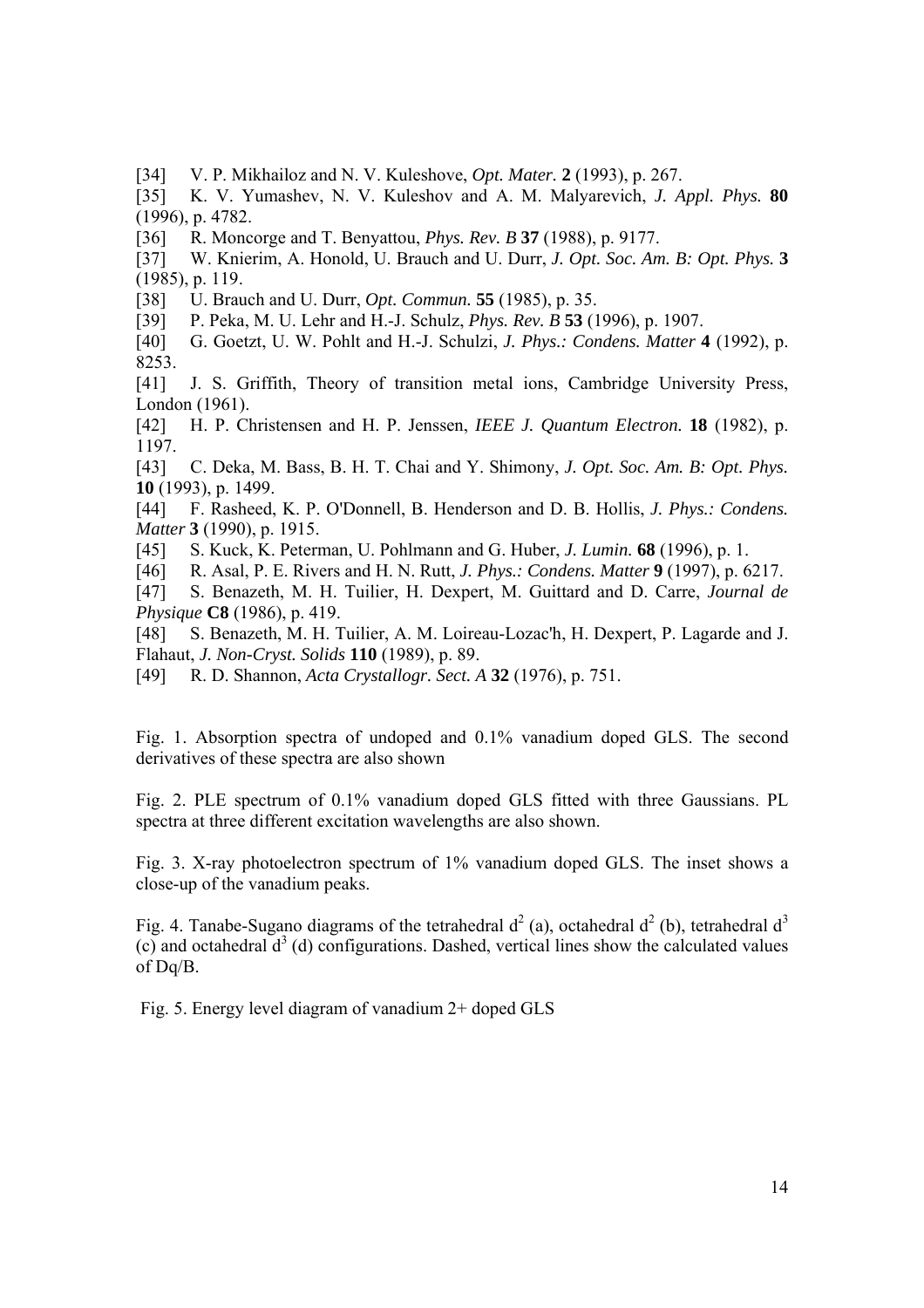| Table 1 energy matrix for the ${}^{3}T_{1}({}^{3}F, {}^{3}P)$ state. |  |
|----------------------------------------------------------------------|--|
| t <sub>2</sub> e                                                     |  |
| 6B                                                                   |  |
| $4B-2Dq$                                                             |  |
|                                                                      |  |

| Table 2 energy matrix for the ${}^{1}E({}^{1}D,{}^{1}G)$ state. |               |
|-----------------------------------------------------------------|---------------|
| $\mathbf{t}$ <sup><math>\epsilon</math></sup>                   |               |
| $B+2C+8Dq$                                                      | $-2\sqrt{3}B$ |
| $-2\sqrt{3}B$                                                   | $2C-12Da$     |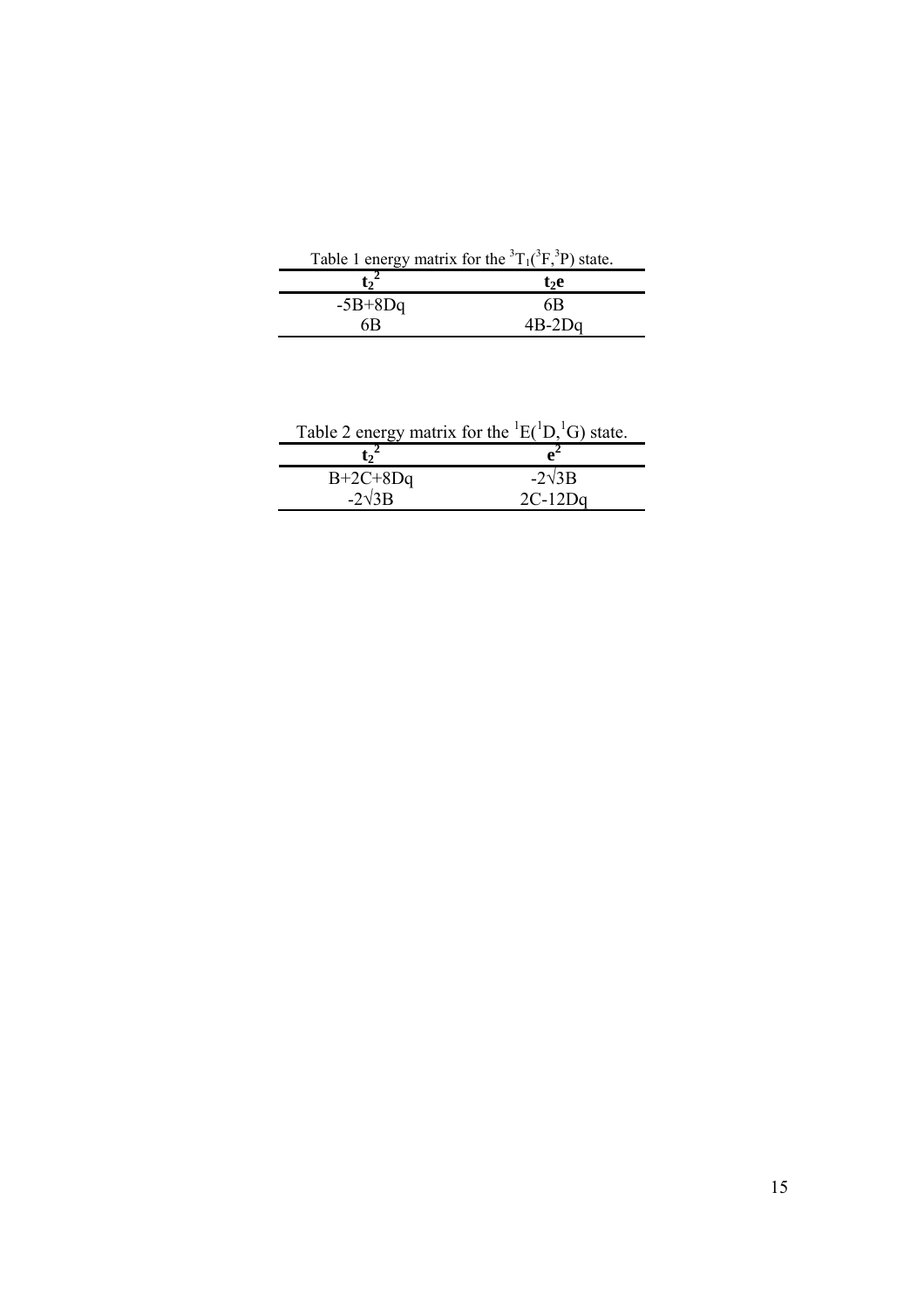

Fig. 1 Absorption spectra of undoped and 0.1% vanadium doped GLS. The second derivatives of these spectra are also shown

.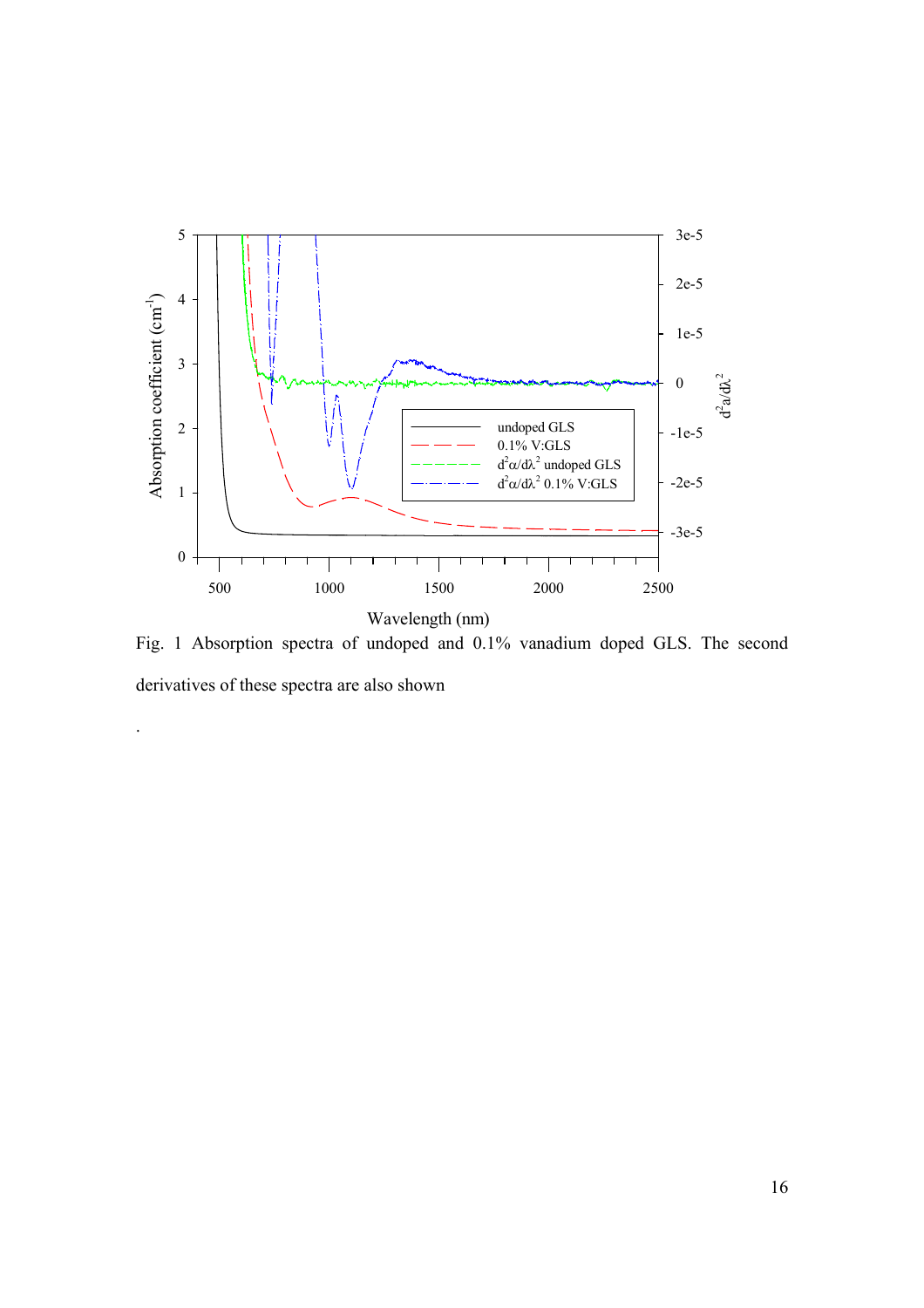

Fig. 2 PLE spectrum of 0.1% vanadium doped GLS fitted with three Gaussians. PL spectra at three different excitation wavelengths are also shown.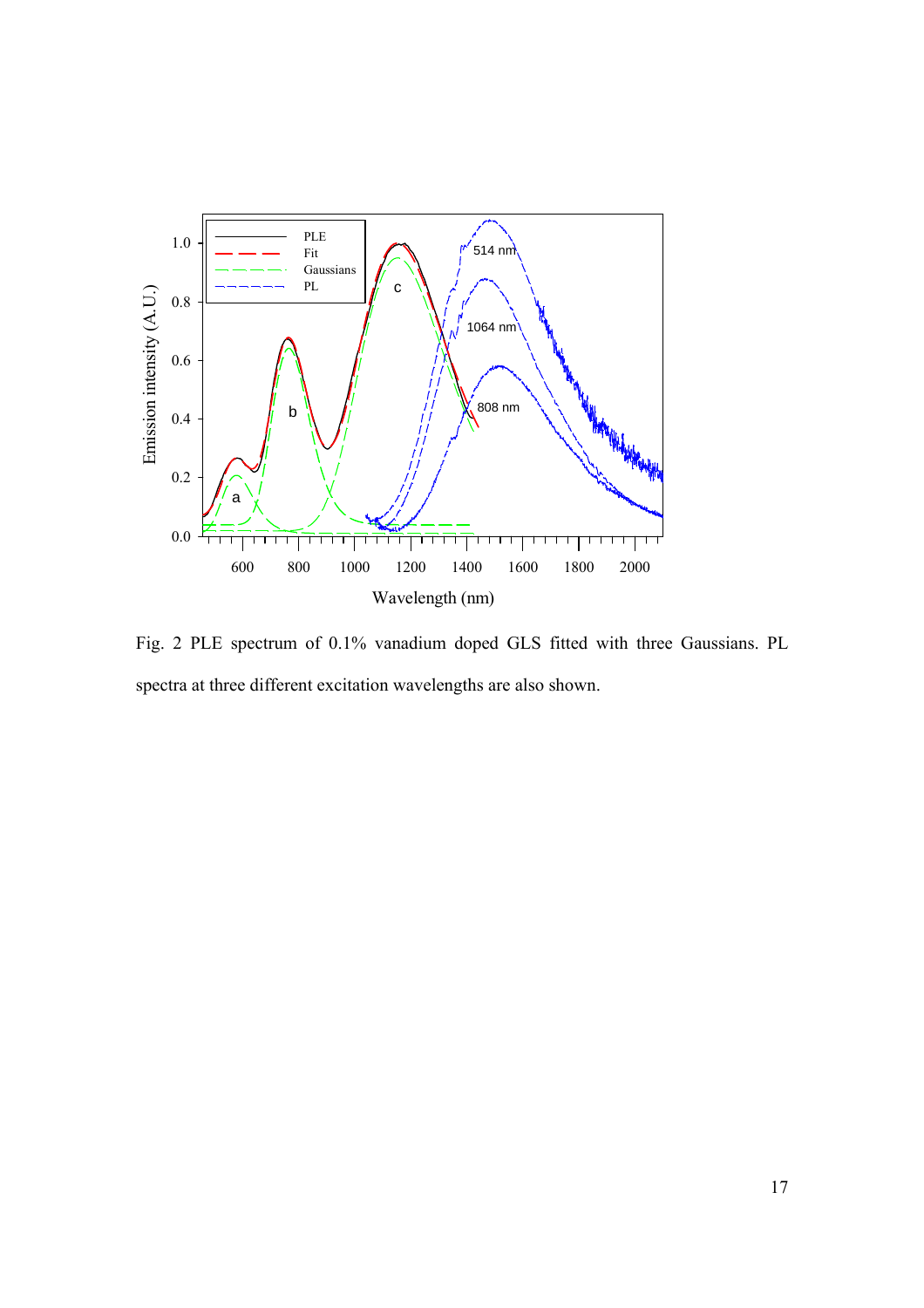

Fig. 3. X-ray photoelectron spectrum of 1% vanadium doped GLS. The inset shows a close-up of the vanadium peaks.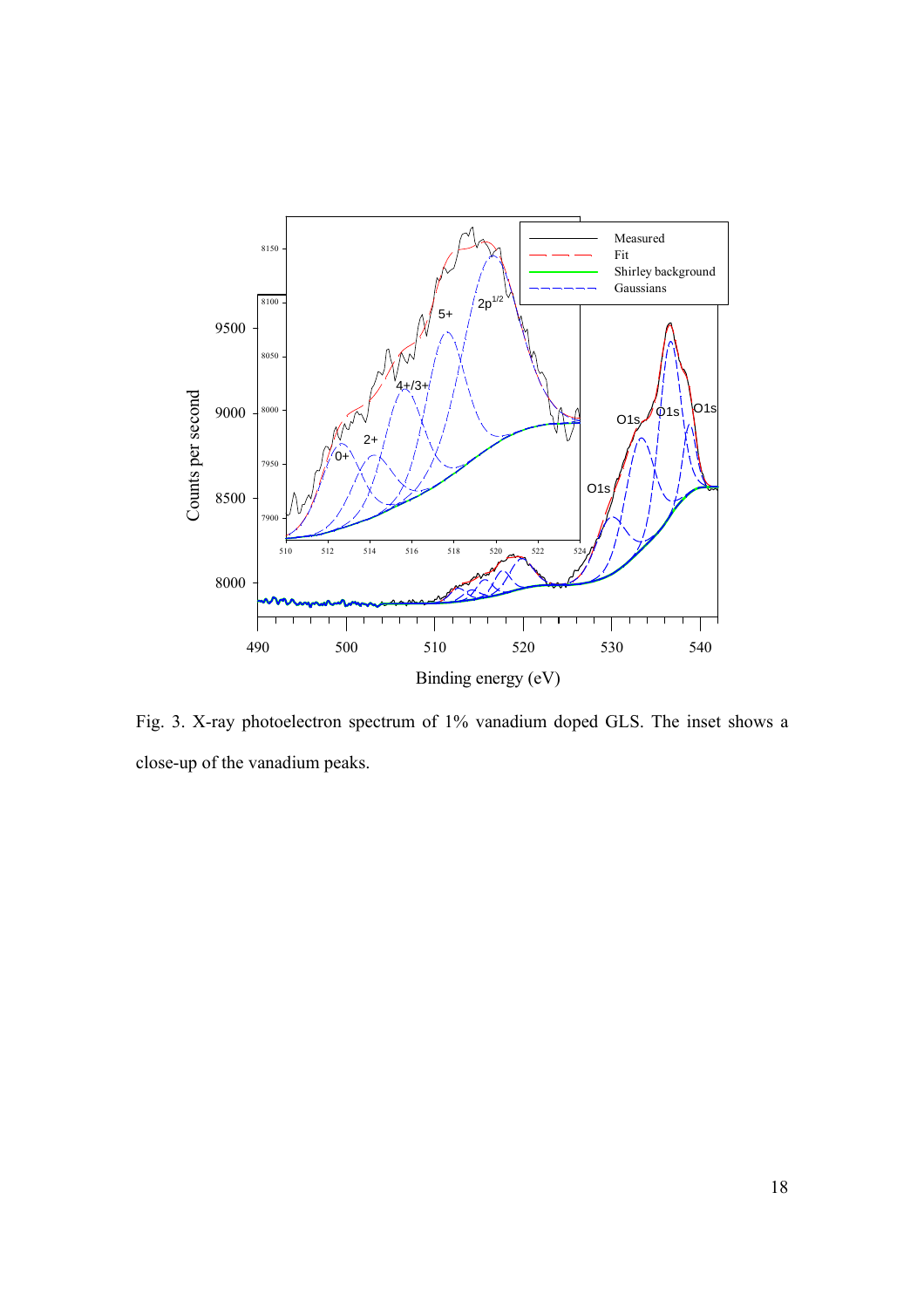

Fig. 4 Tanabe-Sugano diagrams of the tetrahedral  $d^2$  (a), octahedral  $d^2$  (b), tetrahedral  $d^3$ (c) and octahedral  $d<sup>3</sup>$  (d) configurations. Dashed, vertical lines show the calculated values of Dq/B.